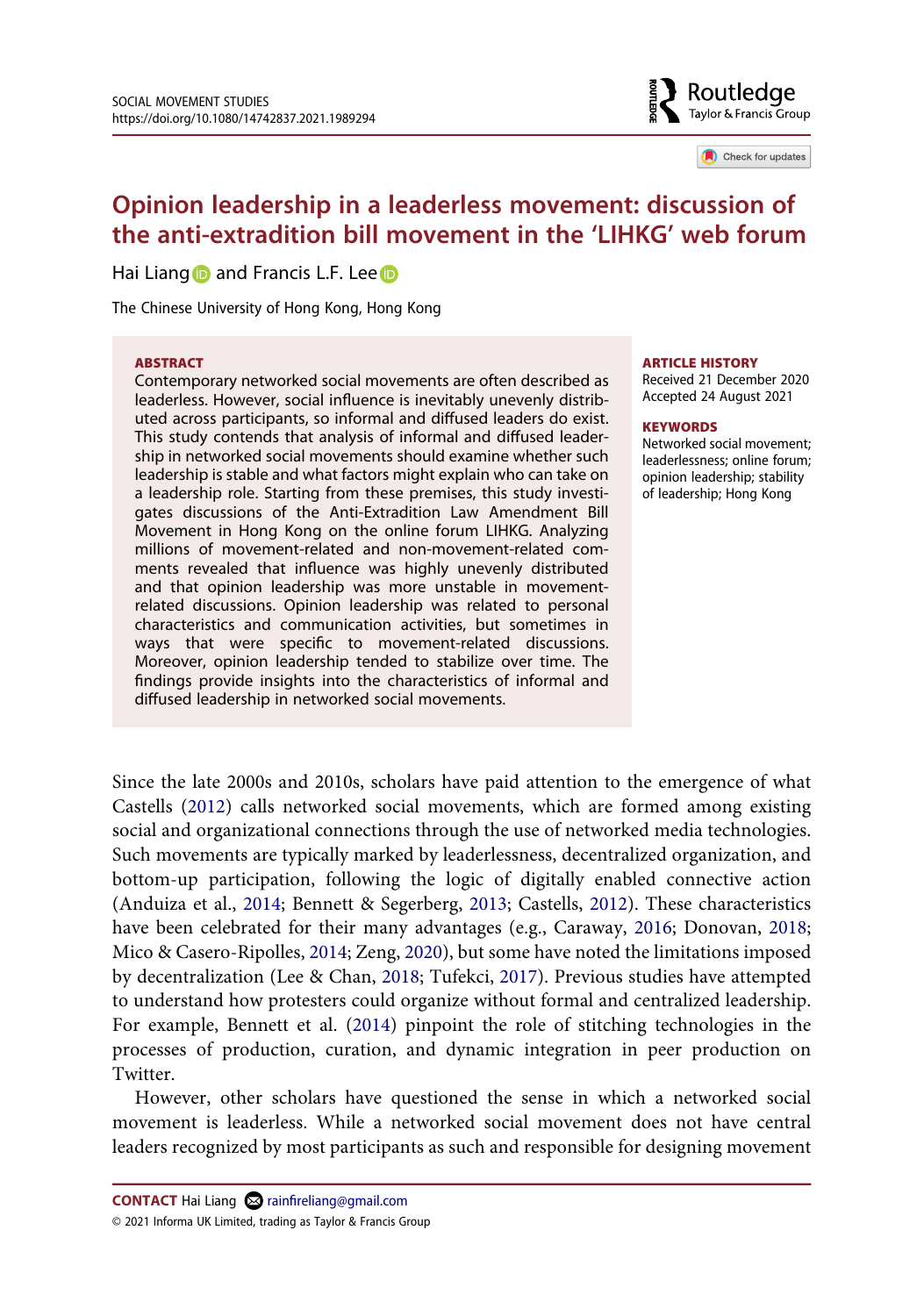strategies, providing action opportunities, articulating movement frames, and negotiating with those in power, certain individuals or groups are comparatively influential in shaping movement dynamics (Tufekci, [2017\)](#page-18-1). These individuals or groups include those who coordinate specific protest activities, who articulate emergent movement discourses, who propose innovative tactics, and so on. In place of traditional leadership that is characterized by a top-down approach, leadership has become more decentralized, informal, diffused, and possibly unstable (Castells, [2012\)](#page-16-0).

<span id="page-1-1"></span>Therefore, instead of emphasizing the notion of leaderlessness, it is worth examining the characteristics of the informal and diffused leadership in networked social movements. The present study thus focuses on opinion leadership in the prominent discussion forum LIHKG during the 2019 Anti-Extradition Law Amendment Bill (Anti-ELAB) Movement in Hong Kong. Given the prominence and influence of LIHKG discussions (Lee et al., [2021\)](#page-17-3), opinion leaders on LIHKG can be situated among the informal and diffused leaders in the movement. We seek to map the formation and evolution of opinion leadership on LIHKG by examining the extent to which social influence was evenly distributed and, more importantly, by assessing whether inequality in social influence was stable over time. We also examine the factors that could explain why certain individuals rather than others became opinion leaders. This analysis offers insights into not only opinion leadership in movement-related discussions but also the characteristics of informal and diffused leadership in networked social movements more broadly.

The next section provides background on the Anti-ELAB Movement and LIHKG, after which we discuss the notion of informal and diffused leadership in networked social movements. The research questions and hypotheses are then laid out before being investigated through a computational analysis of LIHKG content.

## *Anti-ELAB movement and LIHKG*

The Anti-ELAB Movement originated in the opposition to the Hong Kong government's proposal to amend the Fugitive Ordinance to allow Hong Kong to extradite suspects to Taiwan and mainland China. The proposal aroused enormous opposition due to the widespread public distrust of the Chinese legal system. The Civil Human Rights Front (CHRF) organized two protest marches on 3 March and 28 April 2019, respectively. Then, on 9 June, three days before the bill was to be tabled at the Legislative Council, a million citizens joined another CHRF protest.

The government's decision to move ahead despite the huge protest turnout led tens of thousands of citizens to surround the Legislative Council Complex on 12 June. The meeting was canceled, and clashes between protesters and police ensued. The government announced the suspension of the bill on 15 June, but protesters continued to demand its full withdrawal. In addition, protesters' attention had already turned to perceived abuses of power by the police and the situation of protesters who had been arrested (Lee et al., [2019\)](#page-17-4).

<span id="page-1-2"></span><span id="page-1-0"></span>Although the earliest and largest protest marches were organized by CHRF, the protests quickly took up some of the characteristics of networked social movements. Following a tradition of spontaneous protests and citizen self-mobilization in Hong Kong (Cheng, [2016;](#page-16-5) Lee & Chan, [2011,](#page-17-5) [2018](#page-17-2)), ordinary citizens worked together to carry out a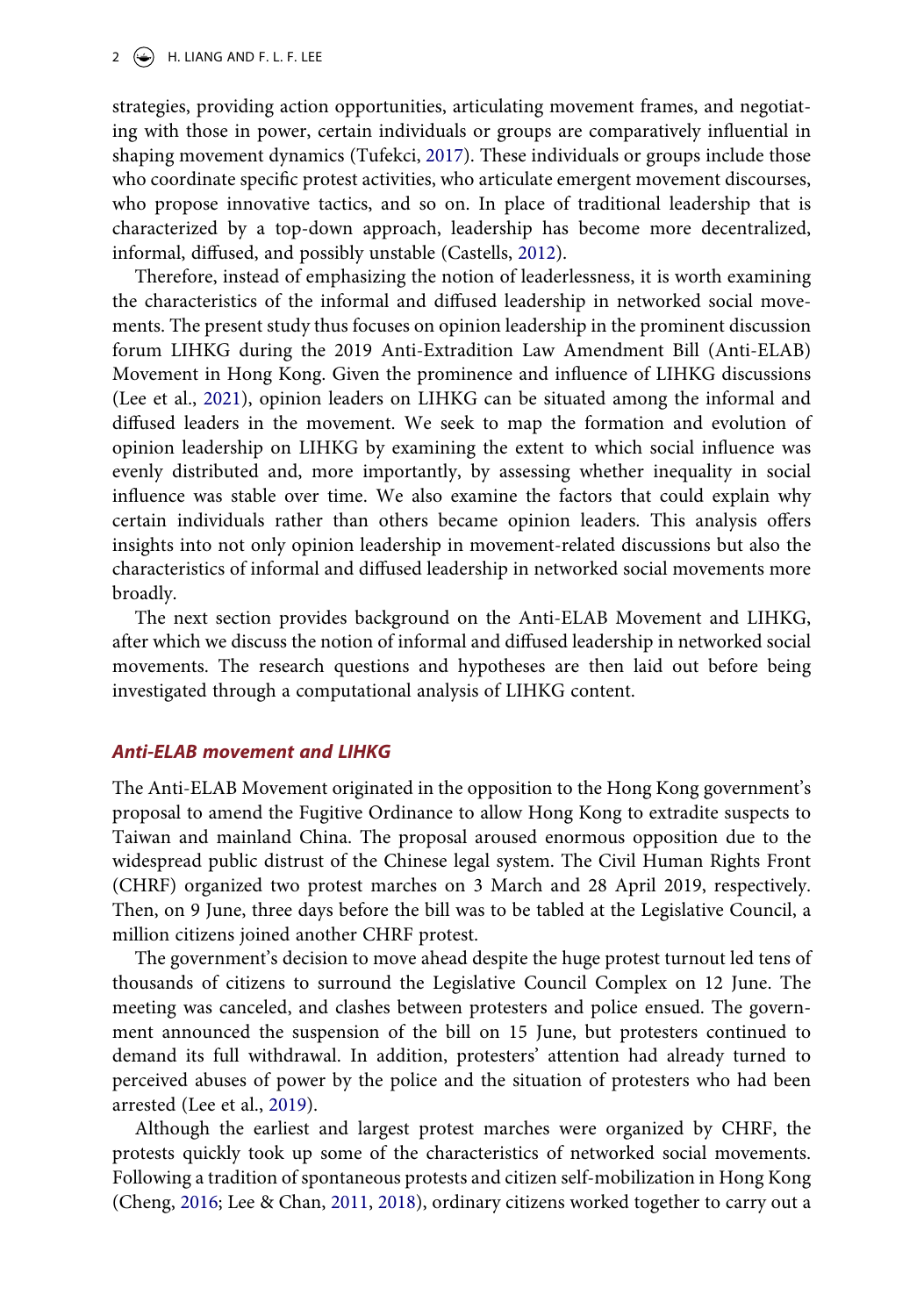<span id="page-2-3"></span>wide range of often innovative actions, such as Baltic-inspired human chains, airport sitins, collective singing of movement songs in malls, flash mobs at lunchtime, and the placement of newspaper advertisements around the world. Like other networked social movements (e.g., Flesher Fominaya, [2020](#page-17-6); Tufekci, [2017\)](#page-18-1), established groups such as CHRF did have a role in these efforts, but they were not the central organizers of the movement as a whole. Commentators generally described the Anti-ELAB Movement as leaderless (e.g., Ag, [2019](#page-16-6)).

<span id="page-2-2"></span><span id="page-2-0"></span>Also similar to other networked social movements, the coordination of many of these protest actions was digitally enabled. In addition to Facebook and WhatsApp, the most frequently used social media tools among the Hong Kong public (Chan et al., [2019\)](#page-16-7), two digital media platforms attracted particular attention. The first is Telegram, on which numerous movement-related groups and channels were established. The largest movement-related public groups had tens of thousands of participants, while small groups of individuals could create private groups to coordinate specific actions (Hill, [2019\)](#page-17-7).

<span id="page-2-4"></span><span id="page-2-1"></span>More important for the present study, the online forum LIHKG was widely regarded by both the media and the public as the central communication platform for movement participants and supporters. The forum was established in late 2016. Between January 2017 and May 2019, it attracted an average of 3,439 newly registered users per month. But in June, July, and August 2019, the forum had 9,791, 14,519, and 11,832 newly registered users, respectively. In a poll conducted by a newspaper during the protest on 1 July 2019, 55% of respondents regarded LIHKG as the most influential medium in the movement (Apple Daily, [2019\)](#page-16-8). A series of onsite protest surveys showed that, as the movement progressed from June to September and beyond, protesters increasingly treated LIHKG as an important information source. At the individual level, the use of LIHKG was positively associated with feelings of solidarity, agreement with emerging movement discourses and tactics, and support for radical actions among protesters (Lee et al., [2021](#page-17-3)). In other words, LIHKG discussions had an important influence on the dynamics of the Anti-ELAB Movement. If there were individuals who had exercised substantial influence on LIHKG discussions, these individuals could also be considered as having exercised substantial influence on the Anti-ELAB Movement as a whole.

Notably, LIHKG has certain affordances that make it relatively difficult for anyone to establish opinion leadership. First, it is simply a large forum in which almost all users employ pseudonyms. Users are generally unaware of one another's background and credentials. Second, the forum does not facilitate the deliberate following of other users. This contrasts with social media platforms such as Facebook and Twitter; people cannot create spaces for their followers to congregate, and there is no network structure linking individual users with one another. Third, although LIHKG is sometimes compared to Reddit, LIHKG has no system similar to Reddit's karma points for users to showcase their popularity and credibility. However, these factors do not mean that opinion leadership on LIHKG is somehow impossible. Specific users and individual posts did vary in terms of reach and influence. The empirical challenge is to understand the formation and characteristics of opinion leadership on this forum.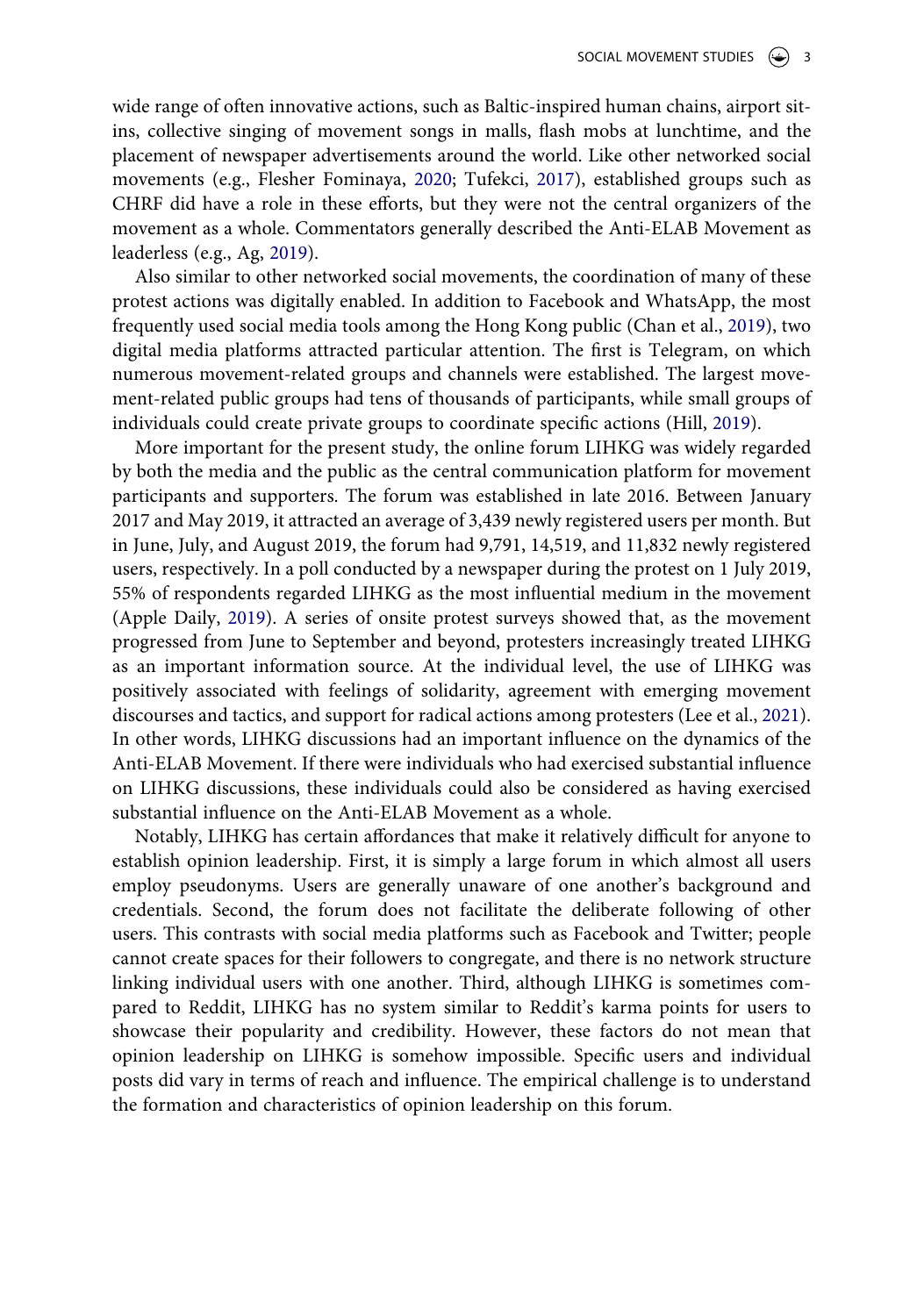#### *Leadership in networked social movements*

<span id="page-3-6"></span>Conventionally, social movements are regarded as emerging through processes of resource mobilization centering on formal social movement organizations. Leadership is a significant issue in the examination of movement mobilization, as leaders define issues, frame injustices, operate organizations, recognize opportunities for action, and make strategic decisions (Staggenborg, [2011](#page-18-2)). Against this background, networked social movements are considered leaderless in the sense of the absence of professionalized leaders, a formal leadership structure, and/or people and groups who are actually capable of steering a protest movement (Castells, [2012](#page-16-0); Flesher Fominaya, [2020\)](#page-17-6).

<span id="page-3-5"></span><span id="page-3-3"></span>However, the term 'leader' can also simply mean a person or group that attracts followers and exerts disproportionate influence on others (Hollander, [1961](#page-17-8); Robinson, [2001](#page-18-3)). In the tradition of research on opinion leadership in the two-step flow of communication, opinion leaders are those who exert influence on their peers' views (Weimann, [1991\)](#page-18-4). Lee and Chan [\(2015\)](#page-17-9) define a 'participation leader' in collective action as a person 'who contributes to the mobilization process behind a political activity by making people around him or her more likely to participate in the activity' (p. 880). In the context of web forum discussions, Huffaker [\(2010](#page-17-10)) considers leaders to be those who can trigger durable conversations, where the ability to spark conversations is an indicator of social influence. That is, if a user initiates a discussion thread and receives many replies and reactions (e.g., likes), that user is influential and thus could be considered a leader.

<span id="page-3-4"></span><span id="page-3-2"></span><span id="page-3-1"></span>In fact, studies have found that online protest participation is unequally distributed and usually characterized by a power-law distribution (Gonzalez-Bailon et al., [2013](#page-17-11)). Influence within a protest movement can be distributed similarly unevenly. For instance, Hill et al. [\(2018](#page-17-12)) found that soft leaders such as fanzine editors and forum administrators could organize and facilitate online discussions and protests, and Tufekci ([2017](#page-18-1)) found that outspoken participants in a horizontally organized forum can exert a disproportionate influence on the discussion. Tufekci's ([2013\)](#page-18-5) concept of networked microcelebrity also hints at the role of influential individuals in propelling networked social movements.

<span id="page-3-7"></span>When leaders are defined in the sense of people who exert disproportionate influence on a protest movement, networked social movements might be seen not so much as leaderless but 'leaderful,' that is, there can be many individuals and groups exerting significant influence on the movement by their ideas and actions. This leadership is informal and diffused; it is not based on a formal organizational role and is practiced by many people in specific locations and areas within the broader space of a protest movement.

<span id="page-3-0"></span>Of course, informal leadership is not a totally new phenomenon. Even before the advent of the internet, Freeman ([1972\)](#page-17-13) noted that informal leadership is inevitable in apparently 'structureless' movements. This is because individuals have different talents, predispositions, and backgrounds and are connected in uneven ways. Specific institutions like the media and government also need to identify individuals who can serve as representatives of a movement. Over time, some individuals will inevitably emerge to become more influential than others.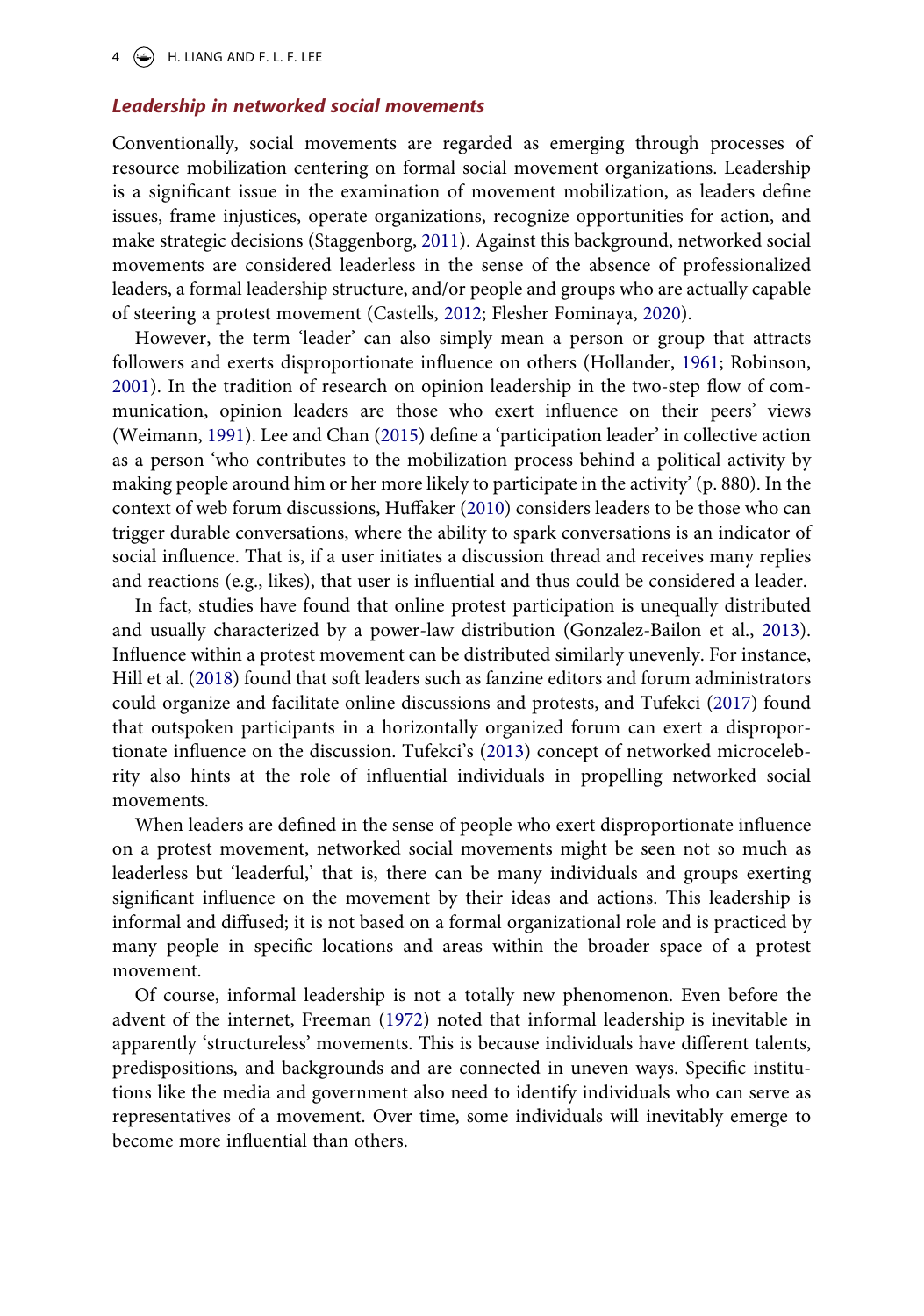However, the 'structureless movement' analyzed by Freeman [\(1972\)](#page-17-13) remains different from contemporary networked social movements. In Freeman's analysis, the informal leadership structure emerging from an apparently structureless movement is largely stable. In fact, her critique of the 'tyranny of structurelessness' centered on how the absence of formal organizational structures makes challenging and changing informal leadership even more difficult. It also implies that informal leadership in Freeman's structureless movement is not necessarily diffused. It can remain concentrated in the hands of a few informal leaders.

In contrast, while Castells ([2012](#page-16-0)) also acknowledges that networked social movements display 'multiple instances in which some of the participants are more active or more influential than others, just by committing themselves full-time to the movement .. . . these activists are only accepted in their role as long as they do not make major decisions by themselves' (p. 224–5). Given the diversity of action repertoires involved, the often complex and contingent evolution of networked social movements, and a culture favoring grassroots and spontaneous participation (Flesher Fominaya, [2020;](#page-17-6) Ho, [2019](#page-17-14); Lee & Chan, [2018](#page-17-2)), leadership roles are much more likely to be distributed across a wide range of people. The leadership structure is also likely to be much more open to change.

## <span id="page-4-0"></span>*Research questions and hypotheses*

The conceptual considerations outlined in the previous section lead to several questions for empirical analysis. How concentrated and stable is the informal leadership in a networked social movement? Do the same people wield disproportionate influence consistently or do different groups of people take up leadership in turn? What factors explain why some people rather than others obtain the influence they do? These general questions can be turned into more specific research questions and hypotheses by putting them into the context of LIHKG and the Anti-ELAB Movement.

The first question to pose involves the degree of concentration of opinion leadership; that is, whether social influence in online discussions becomes concentrated in the hands of a few individuals or is dispersed more widely across a large number of people. We have noted above that LIHKG has certain features that render the establishment of sustained opinion leadership difficult, so the architecture of the online forum might contribute to the dispersion of opinion leadership. But in addition to forum characteristics, the previous section shows that informal leadership in networked social movements is likely to be diffused and dispersed across more individuals. Therefore, considering forum design, we expect a degree of dispersion in opinion leadership on LIHKG in general. On top of this, considering that informal leadership in networked social movements is likely to be diffused and dispersed, we expect movement-related discussions on LIHKG to exhibit a higher level of opinion leadership dispersion than non-movement discussions. Hence the first research question and hypothesis are as follows:

*RQ1*: To what extent is opinion leadership dispersed or concentrated on LIHKG?

*H1*: On LIHKG, opinion leadership in movement-related discussions is more dispersed than opinion leadership in non-movement-related discussions.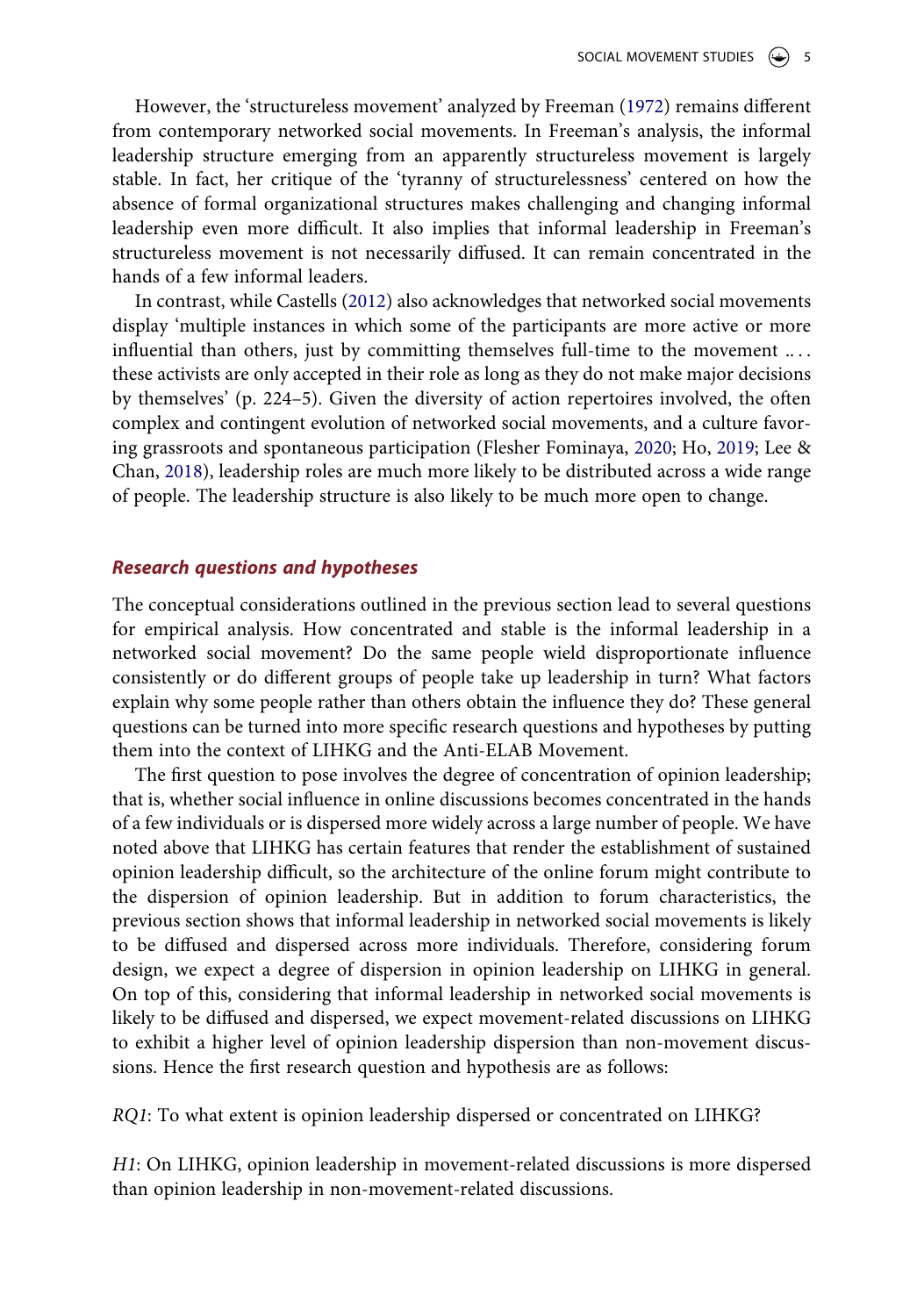## $6 \leftrightarrow$  H. LIANG AND F. L. F. LEE

<span id="page-5-4"></span><span id="page-5-3"></span><span id="page-5-1"></span>The diffused character of informal leadership in network social movements may also become manifest over time. Hence, the stability of opinion leadership is another key issue for analysis. Notably, past research on opinion leadership generally indicates a high degree of leadership stability over time (Rogers, [2003\)](#page-18-6). For example, O'Brien et al. ([1998\)](#page-18-7) found that leaders in five rural communities were stable over six years (but see Doumit et al., [2011](#page-17-15)). However, few studies have measured the stability of opinion leadership in the context of social movements. We expect a significant degree of instability in opinion leadership in the Anti-ELAB Movement for two reasons. The first is the already explicated point that informal leadership in networked social movements is likely to be dispersed and diffused rather than consistently concentrated among the same small group of individuals. Second, the Anti-ELAB Movement in particular lasted for more than six months, with many significant incidents and twists and turns (Ma, [2020](#page-17-16)). The movement continually needed to respond to new questions posed by the fluid situation and invent new tactics to sustain the movement under dynamic conditions. The forum users who had 'the most appealing answers' to the most urgent questions could also change with some frequency. Hence there could have been a constant reshuffling of opinion leadership over time.

<span id="page-5-2"></span>Again, since LIHKG itself has certain features that render the establishment of sustained opinion leadership difficult, we need to compare movement-related and nonmovement-related discussions to ascertain whether leadership instability indeed results at least partly from the character of networked social movements. If the character of networked social movement matters, then movement-related discussions should exhibit a higher level of opinion leadership instability. Hence, the second research question and hypothesis are as follows:

*RQ2*: To what extent are the degrees of influence enjoyed by individual opinion leaders stable over time?

*H2*: On LIHKG, when compared to non-movement-related discussions, the degree of leadership instability is higher in movement-related discussions.

<span id="page-5-0"></span>However, even if opinion leadership is unstable in general, it is still possible for the degree of opinion leadership stability to increase over time, indicating a process of stabilization. Previous studies have pointed out that, even with an anti-leadership culture, leadership in social movements did stabilize in some cases (Sutherland et al., [2014\)](#page-18-8). In online discussions, influencers may accumulate impact through the mechanism of preferential attachments or the popularity effect (Barabasi & Albert, [1999;](#page-16-9) Himelboim, [2011](#page-17-17)). If participants are not critical and reflexive, informal hierarchies may emerge and reproduce broader social and cultural inequalities (Sutherland et al., [2014](#page-18-8)). Whether stabilization occurs on LIHKG in the Anti-ELAB Movement is an open matter, so we address the following question:

<span id="page-5-5"></span>*RQ3: Does the instability of leadership at the aggregate level decrease over time?*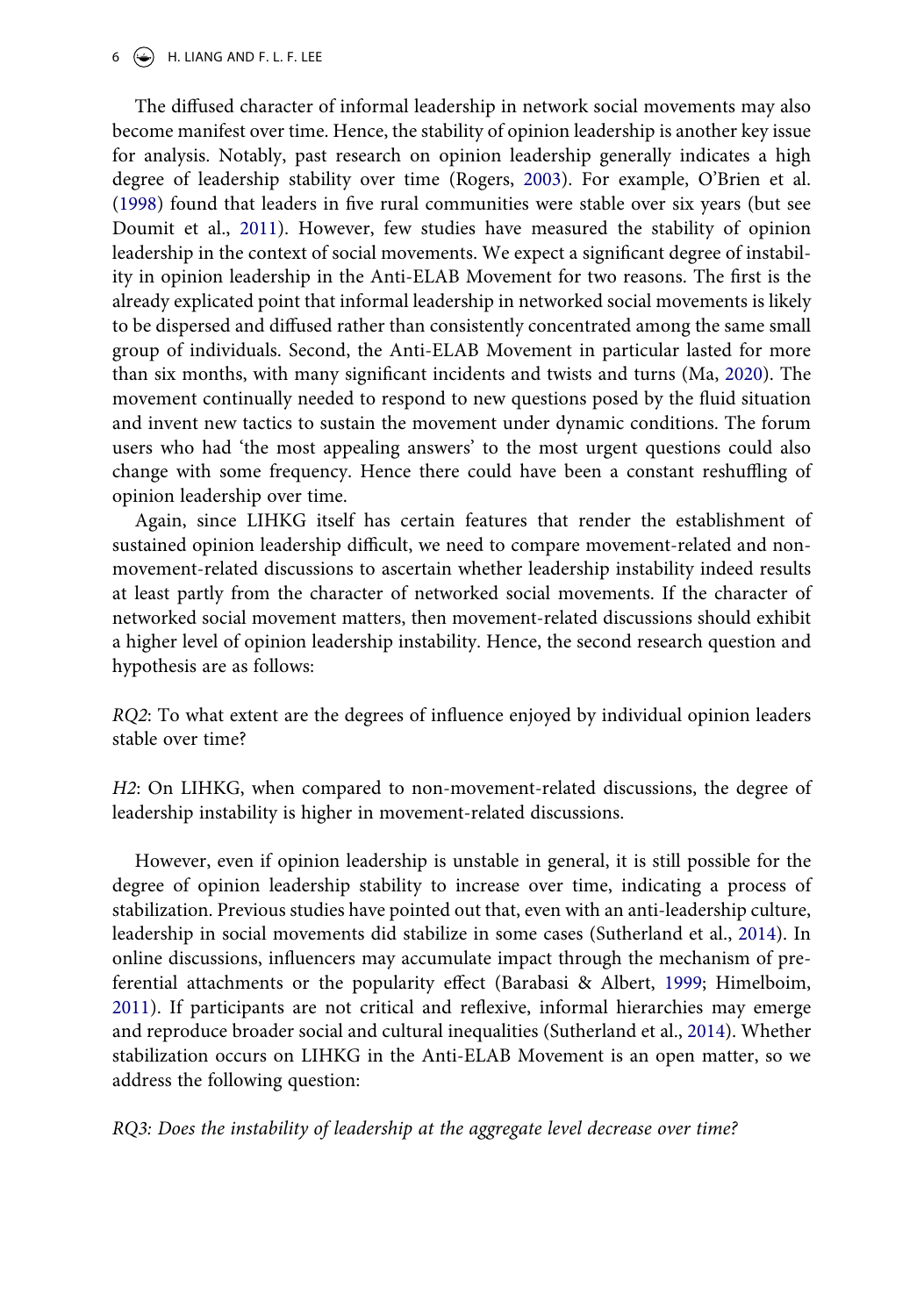<span id="page-6-4"></span><span id="page-6-2"></span><span id="page-6-0"></span>The next set of issues to be addressed is why certain people become leaders. Past research has suggested that social movements and opinion leadership can be based on personal characteristics, communication activities, and social network positions (Cha et al., [2010;](#page-16-10) Gonzalez-Bailon et al., [2013;](#page-17-11) Huffaker, [2010\)](#page-17-10). Personal characteristics can refer to demographic factors such as age, gender, and educational level or the kinds of skills and experience relevant to the work that needs to be done (Goldstone, [2001;](#page-17-18) Morris & Staggenborg, [2004](#page-18-9); Robnett, [1997](#page-18-10); Wood, [2005](#page-18-11)). Communication activities can refer to the degree to which individuals actively engage in online conservations with others (Rice, [1987](#page-18-12)). From a network analytic perspective, social influence and network centrality are closely related (e.g., Chen & Teng, [2017\)](#page-16-11). Research into social media has found that users with more connections and reciprocal ties can trigger more replies to their posts (Huffaker, [2010\)](#page-17-10).

<span id="page-6-1"></span>As noted above, LIHKG does not facilitate the formation of fixed network structures. There is also not much information about the characteristics of individual users. The current analysis focuses on membership seniority and communication activities as possible predictors of opinion leadership. Membership seniority refers to how long a user has been a member of a given online community. Normally, long-time community members are more likely to become opinion leaders because they would have a more intimate understanding of the culture of the online community and have developed more and closer relationships with others. However, in the case of LIHKG during the Anti-ELAB Movement, the protests led to a rapid proliferation of new users, and the forum was suddenly home to a very focused discussion about the protest movement; any advantage among older users may well have been diminished or even eliminated. Moreover, the culture favoring decentralization and spontaneous participation in a networked social movement might lead people to dismiss the relevance of those who could be viewed as the 'old guard.' Therefore, we propose the following hypothesis:

*H3*: The positive relationship between membership seniority and opinion leadership is weaker in movement-related discussions than in non-movement-related discussions.

<span id="page-6-3"></span>Meanwhile, we also examine how opinion leadership related to the degree to which users were active in posting messages and responding to others. Generally speaking, active communication can foster a sense of social identity, obtain information, and build relationships (Koh et al., [2007;](#page-17-19) Rice, [1987](#page-18-12)), all of which typically contribute to social influence. Regular posting of messages and responding to others might also contribute to name recognition among forum users. But as discussed above, leaders in networked social movements are expected to maintain their leadership roles only to the extent that they are willing to listen, respond, and be accountable to others. The extent to which communication activities shapes opinion leadership might vary across movement- and non-movement-related discussions. Having said that, given the lack of more concrete arguments that would allow us to anticipate more specific patterns of findings, we pose the following exploratory research question:

*RQ4*: To what extent do message posting and replying activities predict opinion leadership in movement-related and non-movement-related discussions?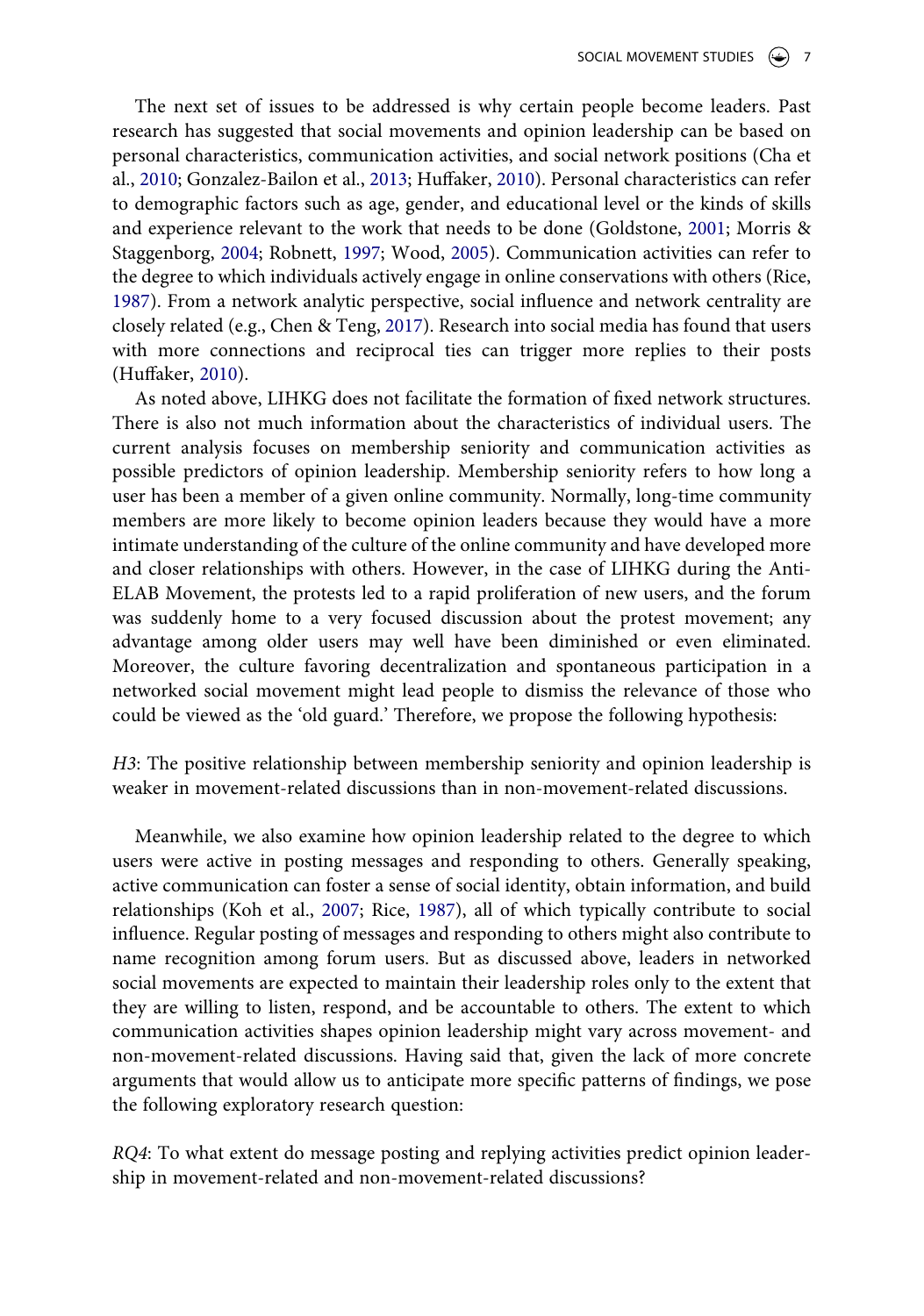#### **Method**

## *Data collection*

The data analyzed below were collected from LIHKG [\(www.lihkg.com](http://www.lihkg.com)). We archived all posts and comments published on the forum between 1 June and 31 December 2019. Although the Anti-ELAB Movement continued into 2020, collective actions subsided early in that year, so examining the second half of the year 2019 should allow us to discern the dynamics of online discussions at the peak of mobilization. In many ways, LIHKG is a typical online discussion forum with a conventional design. Users can initiate discussion threads and post replies to any threads and can 'like' threads or replies posted by others. However, unlike platforms such as Facebook or Twitter, there are neither following nor friending functions, although there are different sub-forums (known as channels on LIHKG) to organize threads about specific topics. Most Anti-ELAB-related posts appeared in the public affairs channel.

We created two datasets – movement discussion and non-movement discussion – from the complete archive. The movement discussion dataset includes all posts and comments from the public affairs channel. There were 18,948,823 comments in 290,570 threads involving 154,305 unique users. Although the channel was designated for the discussion of the full range of public affairs, the Anti-ELAB Movement constituted the overwhelmingly most important news topic in the period under study. Hence, an absolute majority of posts were related to the movement. As a reference group, we selected six of the top ten active channels – entertainment, movies, love, game, sports, and apps – that are much less relevant to politics or public affairs. Furthermore, we removed potentially movement-related discussions using 36 keywords (e.g., protest, demonstration, strike, revolution). The keywords were identified using the log-odds ratio algorithm (Stubbs, [2010](#page-18-13)) to extract the most discriminant terms between movement and non-movement discussions. The non-movement dataset includes 3,274,648 comments from 24,432 threads posted from 1 September (the day the six channels were created) to 31 December 2019; those discussions involved 68,657 unique users.

#### <span id="page-7-0"></span>*Measures*

#### *Influence and influentials*

Three indicators were used to measure influence in LIHKG: number of replies received, number of likes received, and number of unique users who replied. Certainly, having many replies does not necessarily translate to an ability to persuade, but attention is a precondition of influence, and if a user can attract attention repeatedly, it is likely that other users do find their posts agreeable and appealing. In addition, being able to generate discussions is itself a kind of influence (Huffaker, [2010](#page-17-10)). Hence, it should be reasonable to treat reactions received as indicators of influence.

The unit of analysis is 'user-in-a-week': for each user who initiated at least one thread, we calculated the number of replies, likes, and unique responding users the original user received in each week. If a user initiated multiple threads in a given week, the sums of these metrics were used. In the movement dataset, 37,522 users posted at least one thread. On average, users in a week received  $147.8$  replies (Mdn = 17, SD = 472.97), 392.2 likes  $(Mdn = 11, SD = 1,387.83)$ , and replies from 97.61 unique users  $(Mdn = 11, SD = 305.54)$ .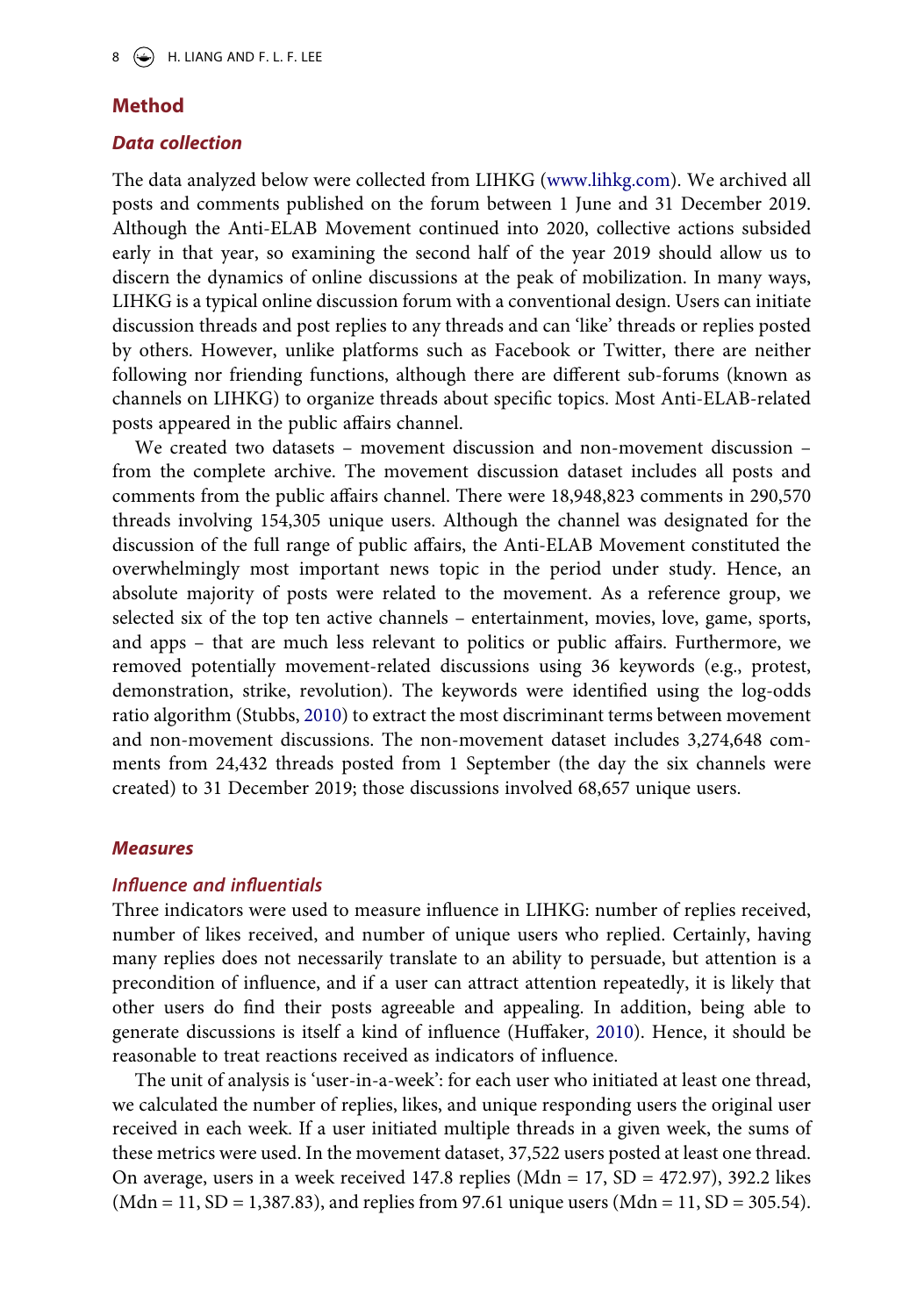The Spearman's rank-order correlation coefficients between the indicators are 0.88 (*p*   $<$  0.01), 0.97 ( $p <$  0.01), and 0.88 ( $p <$  0.01), respectively, with standardized Cronbach's alpha = .94. In the non-movement dataset, there were 7,194 thread initiators. On average, these users in a week received 234.29 replies (Mdn = 25, SD = 720.42), 45.45 likes (Mdn = 3, SD = 210.77), and replies from 53.34 unique users (Mdn = 15,  $SD = 112.86$ ). The reliability of the three items is lower than that in movement discussions, with a standardized Cronbach's alpha of .65.

## *Inequality of user influence*

<span id="page-8-0"></span>Following Freelon et al. ([2018\)](#page-17-20) and Steinert-Threlkeld [\(2017](#page-18-14)), Gini coefficients were used to measure the inequality of influence over time. The Gini coefficient is a common measure of economic inequality that ranges from zero to one, with zero signifying perfect equality. We calculated coefficients for replies, likes, and unique responding users separately and week by week. The inequality of user influence indicates the presence of opinion leaders. Descriptive statistics are reported in the Results section.

*Instability of user influence* was measured by the coefficient of variation of the relative ranks of the user's influence over weeks. Given that the three influence metrics created above are highly correlated and the conceptual consideration that the ability to trigger durable discussions is a kind of influence, we focused on the number of replies when examining instability. First, we ranked all users according to the number of replies they received every week. Then, their relative rank, which also ranged from zero to one, was normalized by the rank divided by the maximum rank in a given week. The coefficient of variation is the standard deviation of the relative ranks across weeks divided by the mean; it would be zero if a user ranked at the same position in all weeks. Conversely, a value closer to one indicates that the user's ranks varied a great deal. For thread initiators in movement discussions, the average influence instability score was  $0.15$  (Mdn =  $0.11$ ,  $SD = 0.15$ ). In non-movement discussions, the average was 0.15 (Mdn = 0.12, SD = 0.14).

*Instability of leadership at the aggregate level* could also be measured. In each week, thread initiators could be ranked according to their influence (i.e., the number of replies received) during that week. Hence, there are 32 different rank orders of the participants in the 32 weeks in the period under examination. If leadership at the aggregate level was stable, we would expect the 32 rank orders to be largely the same. We thus calculated the rank-order correlation between any two consecutive weeks to indicate the stability of aggregate leadership between those two weeks. Thread initiators may not post every week, so we calculated the rank correlations for users active in consecutive weeks. In the movement dataset, the mean correlation was  $0.41$  (SD = 0.01). In the non-movement dataset, the mean correlation is  $0.58$  (SD = 0.07).

#### *Predictors of user influence*

For the analysis of factors that contribute to opinion leadership, the present study included two user characteristics: self-reported *gender* (75% male in movement and 70% male in non-movement) and *account age*, which measured membership seniority (movement: M = 690.71 days, Mdn = 806.67 days, SD = 399.12; non-movement: M  $= 700.37$ , Mdn  $= 823.16$ , SD  $= 400.83$ ). Both variables were scraped directly from the website. Communication activities were measured by the *number of threads* initiated (movement:  $M = 7.74$ ,  $Mdn = 2$ ,  $SD = 43.31$ ; non-movement:  $M = 3.40$ ,  $Mdn = 1$ ,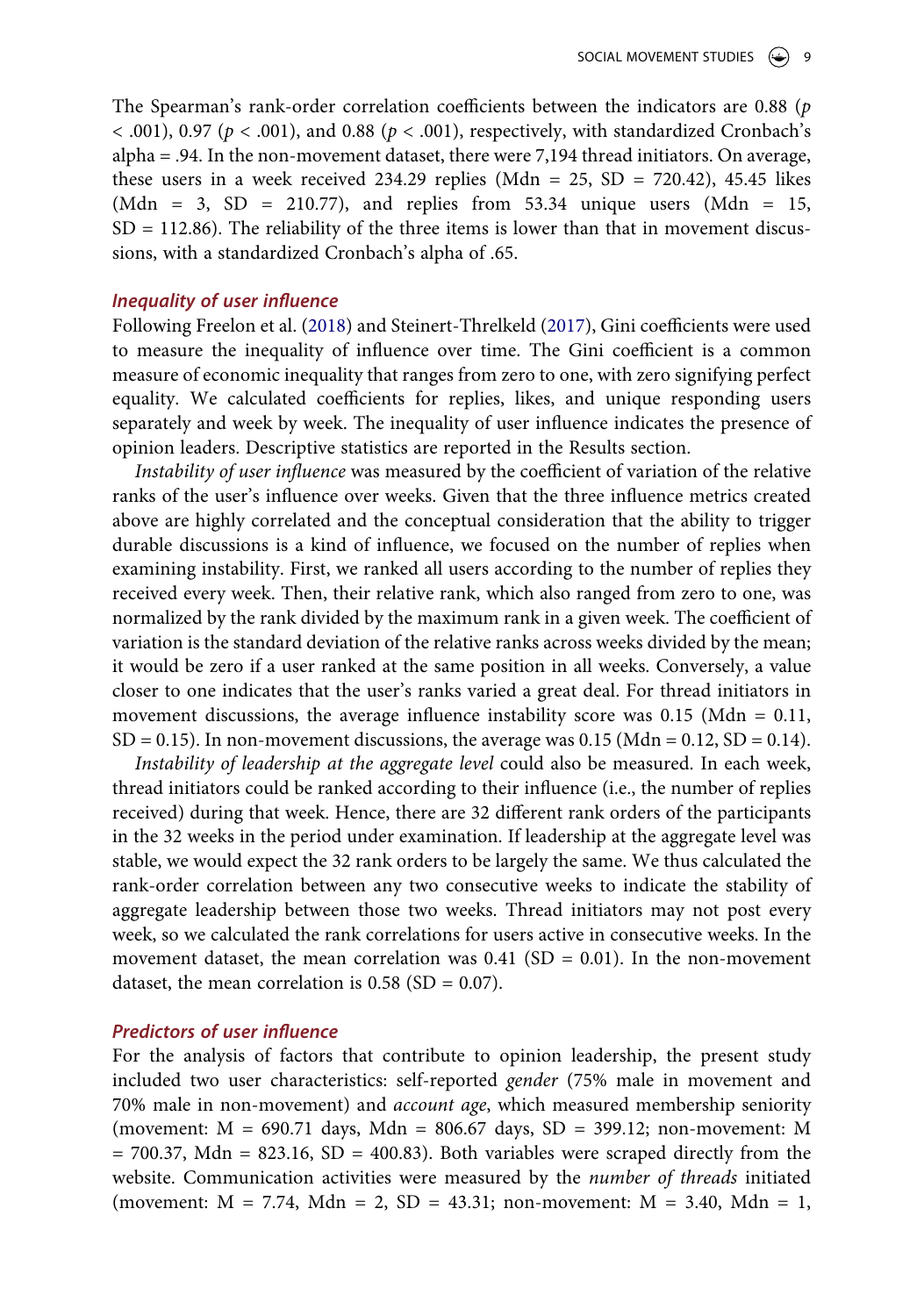SD = 13.49) and the *number of replies* to others (movement: M = 348.87, Mdn = 79, SD = 1,024.77; non-movement:  $M = 246.01$ ,  $Mdn = 24$ , SD = 1,054.25) posted by thread initiators in all weeks.

## **Results**

# *Inequality and concentration of user influence*

[Figure 1](#page-9-0) presents the Gini coefficient trends of user influence over weeks. The average of the Gini coefficients for the distribution of replies was 0.80 (Mdn =  $0.81$ , SD =  $0.02$ ), the average for likes was  $0.88$  (Mdn =  $0.88$ , SD =  $0.02$ ), and the average for unique responding users was  $0.81$  (Mdn =  $0.82$ , SD = 0.02). The respective coefficients in non-movement discussions were 0.82 (Mdn = 0.82, SD = 0.02), 0.89 (Mdn = 0.89, SD = 0.01), and 0.71

<span id="page-9-0"></span>

**Figure 1.** Inequality of user influence (Gini coefficients) over time. Gini\_Likes: Gini coefficient of the distribution of the number of likes. Gini\_Replies: Gini coefficient based on the number of replies. Gini\_Uni: Gini coefficient based on the number of unique users.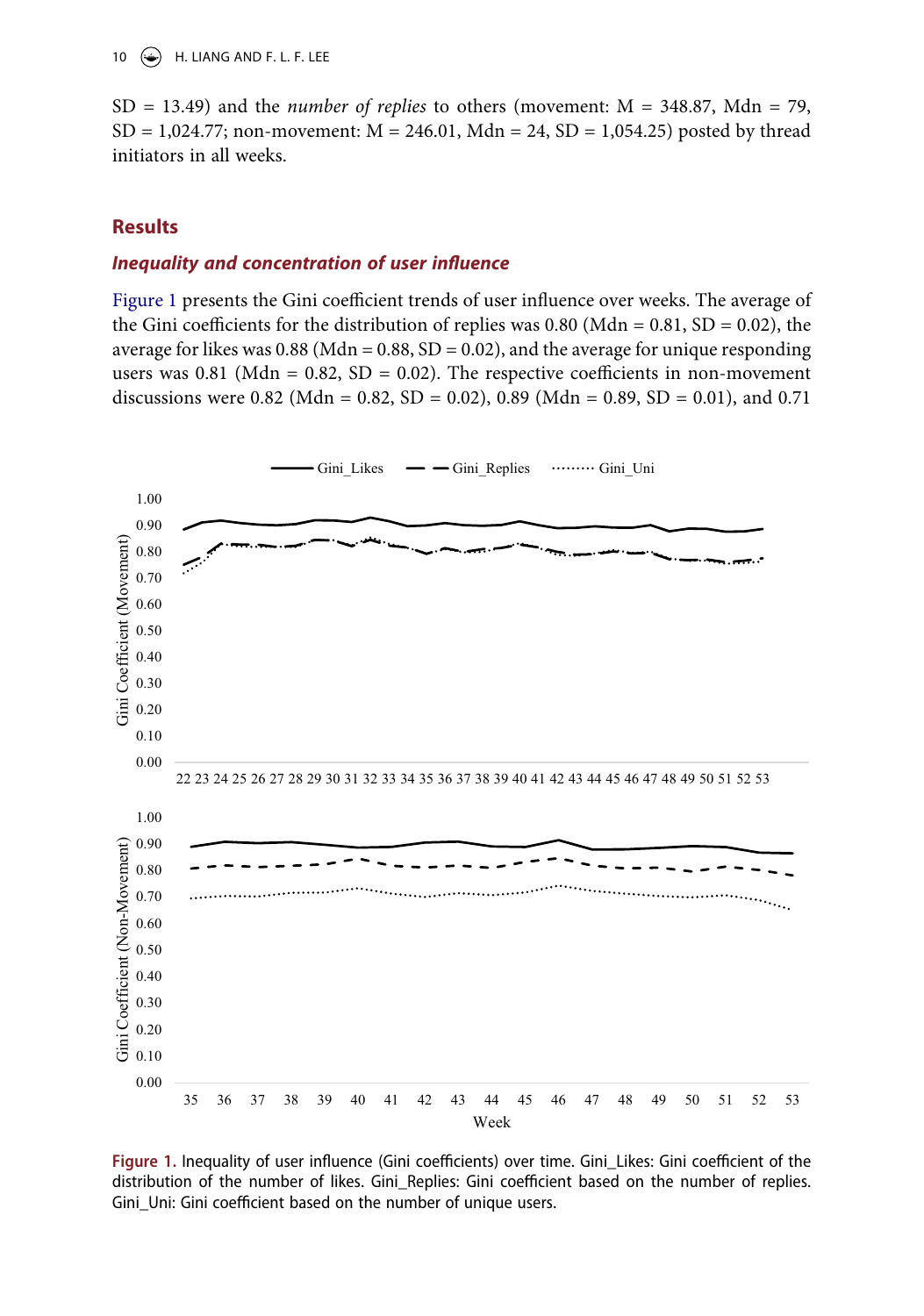(Mdn =  $0.71$ , SD =  $0.02$ ). The results suggest that a small number of users attracted the greatest number of likes and replies, but this result was not specific to movement discussions. A series of one-sided t-tests suggest that the inequality in likes/replies in movement discussions was not significantly greater than those in non-movement discussions ( $t_{likes} = -3.19$ ,  $p = .998$ ;  $t_{replies} = -0.90$ ,  $p = .814$ ), whereas the distribution of unique responding users was more unequal in movement than in non-movement discussions (*t* = 16.77, *p* < .001). Overall, in response to *RQ1* and contrary to our expectations, opinion leadership on LIHKG seems to be very concentrated, and social influence is not more dispersed in movement than in non-movement discussions. Thus, *H1* is not supported.

## *Instability of user influence*

Regarding *RQ2*, we can first obtain a more concrete sense of leadership (in)stability by examining the users who ranked in the top ten in terms of number of replies received in any week. If leadership were completely stable, those ten users would remain the same. In the other extreme scenario, the top ten users in the 32 weeks would all be different, meaning that 320 users would have been in the top ten list once and only once. The actual result shows that the most influential user appeared 22 times over the 32-week period, with three other users appearing more than 16 times. This explicates the high level of opinion leadership concentration noted in the previous section. Beyond these few users, however, opinion leadership was notably more dispersed and unstable. Overall, 147 users appeared in at least one of the 32 top ten lists in movement discussions, which is 45.9% of the largest possible number (147/320). Among those 147 users, 113 (76.9%) appeared only once in the top ten lists. Thus, for the majority of users, even those who obtained a degree of opinion leadership for a short period of time, that leadership was often a fleeting occurrence.

By comparison, in the 20 weeks of non-movement discussions under examination, the most influential users appeared in the top ten lists 13 times. Four users appeared more than 10 times. These figures again demonstrate the high level of opinion leadership concentration noted above. However, only 75 users were in a top ten list at least once, which is 37.5% of the largest possible number (75/200). Among these 75 users, only 46 (61.3%) were one-time opinion leaders. Consistent with our expectation, the results suggest that opinion leadership is more stable in non-movement discussions.

More formally, the average coefficient of variation of the top ten influentials (based on overall rank) in movement discussions was  $2.36$  (SD = 1.11), which is significantly larger than the one found in non-movement discussions ( $M = 1.32$ ,  $SD = 0.43$ ;  $t = 2.77$ ,  $p$ = .009). [Figure 2](#page-11-0) presents systematic comparisons between the coefficients of variation of the top *N* in the two datasets. As the figure shows, the coefficients are consistently higher in movement-related discussions. All differences are statistically significant at the .05 level, and *H2* is thus confirmed.

Regarding *RQ3*, leadership stability could also be measured at the aggregate level by week. [Figure 3](#page-11-1) presents the rank-order correlations between consecutive weeks over time for movement and non-movement discussions. On average, leadership was more stable in non-movement than in movement discussions. In the latter, the correlation was positively associated with time ( $r = 0.61$ ,  $p < .001$ ), indicating that leadership stability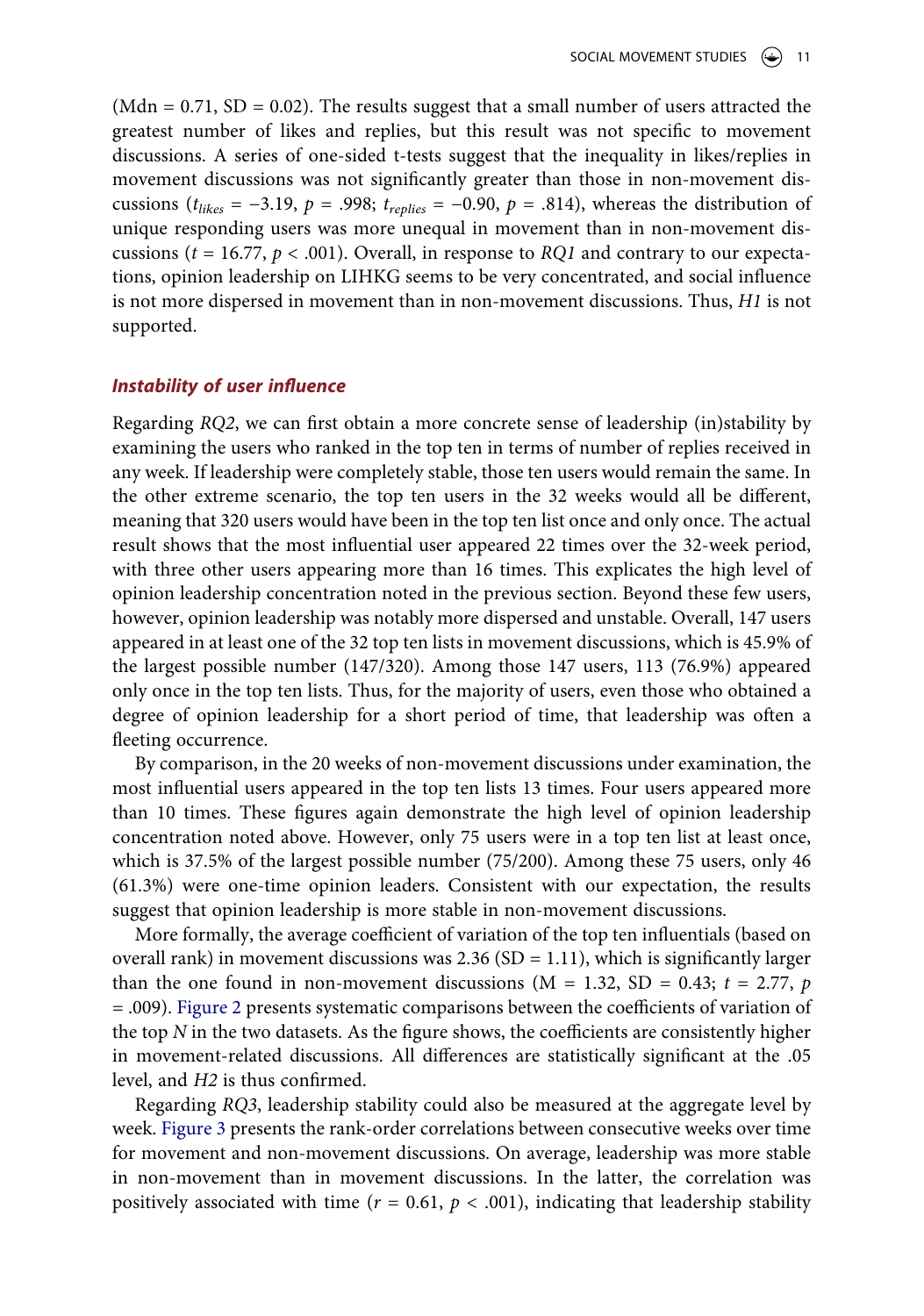<span id="page-11-0"></span>

**Figure 2.** Instability (coefficient of variation) of user influence. Top *N* indicates the top influentials in terms of the total number of replies in all weeks. Coefficient of variation was calculated based on the relative ranks of the users in each week.

<span id="page-11-1"></span>

**Figure 3.** Stability of leadership at the aggregate level (rank-order correlation) over Time. In the movement dataset, the regression coefficient of week is 0.0021 (*p* < .001) .

in movement discussions increased over time. In non-movement discussions, the correlation between time and rank-order correlations was not significant (*r* = −0.24, *p* = .27). However, it should be noted that the rank-order correlation remained under 0.50 for movement discussions even toward the end of the period under examination, and that figure stayed lower than the corresponding correlation for non-movement discussions.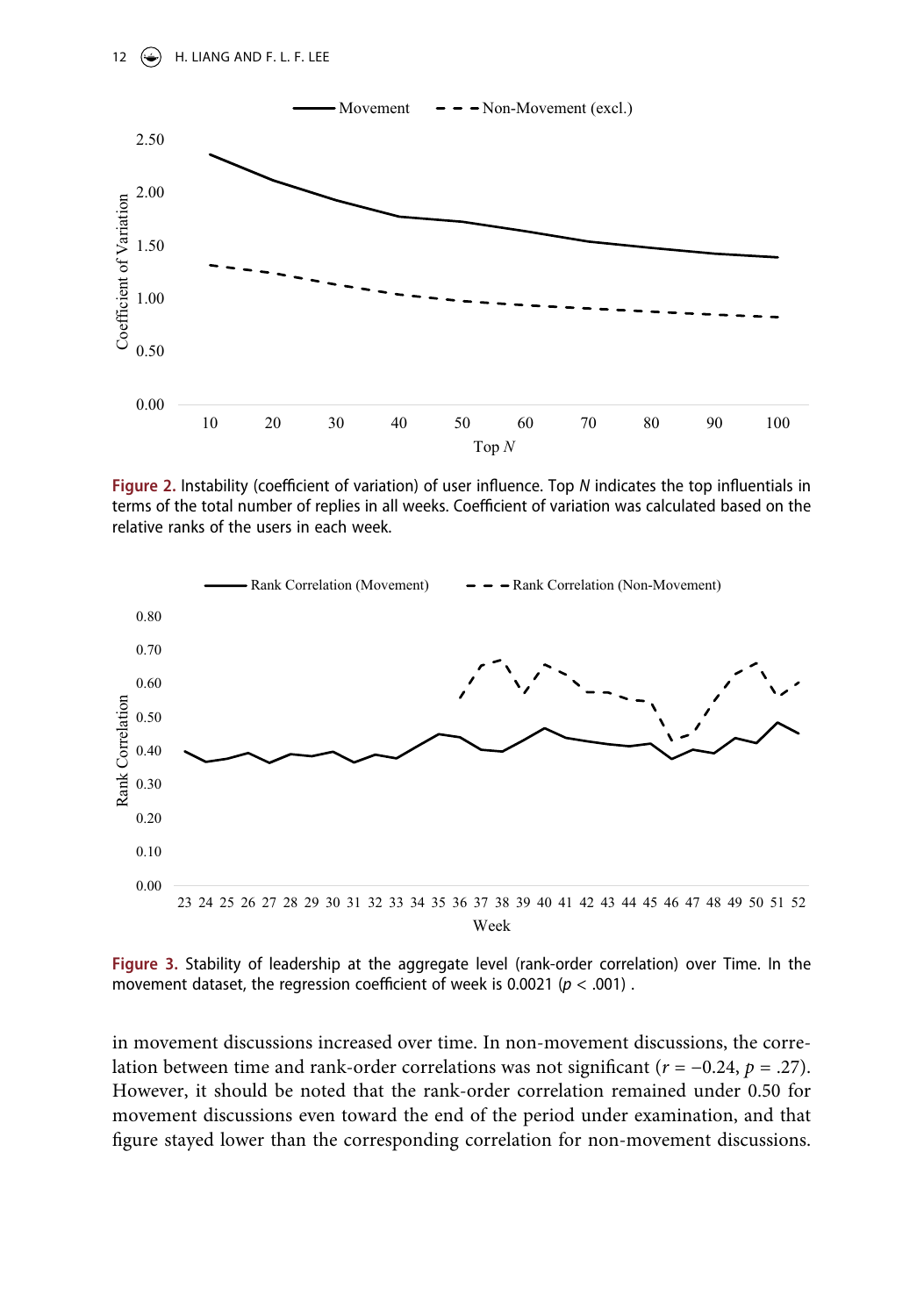In sum, there is a weak trend of opinion leadership stabilization in movement discussions, but opinion leadership in movement discussion is still less stable than leadership in non-movement discussion.

#### *Predicting user influence*

Given that the distribution of the dependent variable (the number of replies) is highly skewed, we employed a negative binomial regression model to test our hypotheses. The results are presented in [Table 1.](#page-12-0) Overall, the model fit the non-movement dataset better than the movement dataset.

In general, the effects of the independent variables were directionally consistent in both movement and non-movement discussions. The similarity in predictors of user influence in movement and non-movement discussions suggests that opinion leadership in online forums can be shaped by forum features and/or the basic logic of online discussions in general. However, we proposed *H3* based on the specific character and culture of networked social movements and posed *RQ4* as an exploratory question. The last column in [Table 1](#page-12-0) presents the relevant interaction effects between the independent variables and the two datasets. The effect of account age on user influence in movement discussions was indeed smaller than that in non-movement discussions; therefore, *H3* is supported. Meanwhile, the effect of the number of threads was greater in movement discussions, while the effect of the number of comments on user influence was smaller in

|                             | Movement                 |                                  | Non-Movement             |                                  | Combined                 |                                  |
|-----------------------------|--------------------------|----------------------------------|--------------------------|----------------------------------|--------------------------|----------------------------------|
|                             | <b>Estimates</b><br>(SE) | Standardized<br><b>Estimates</b> | <b>Estimates</b><br>(SE) | Standardized<br><b>Estimates</b> | <b>Estimates</b><br>(SE) | Standardized<br><b>Estimates</b> |
| Intercept                   | $1.89***$                | $-7.25$                          | $0.84***$                | $-5.88$                          | $0.84***$                | $-9.55$                          |
|                             | (0.06)                   |                                  | (0.11)                   |                                  | (0.12)                   |                                  |
| Gender (male)               | $-0.18***$               | $-0.13$                          | $-0.07*$                 | $-0.11$                          | $-0.08*$                 | $-0.11$                          |
|                             | (0.02)                   |                                  | (0.03)                   |                                  | (0.04)                   |                                  |
| Account age (log)           | $0.09***$                | 0.41                             | $0.18***$                | 1.33                             | $0.18***$                | 1.33                             |
|                             | (0.01)                   |                                  | (0.02)                   |                                  | (0.02)                   |                                  |
| # threads (log)             | $1.06***$                | 13.31                            | $0.64***$                | 4.89                             | $0.64***$                | 10.11                            |
|                             | (0.01)                   |                                  | (0.03)                   |                                  | (0.03)                   |                                  |
| # replies (log)             | $0.27***$                | 3.61                             | $0.64***$                | 9.22                             | $0.64***$                | 9.35                             |
|                             | (0.00)                   |                                  | (0.01)                   |                                  | (0.01)                   |                                  |
| Movement vs. Non-           |                          |                                  |                          |                                  | $1.05***$                | 2.82                             |
| movement                    |                          |                                  |                          |                                  | (0.13)                   |                                  |
| Gender $\times$ Movement    |                          |                                  |                          |                                  | $-0.10*$                 | $-0.02$                          |
|                             |                          |                                  |                          |                                  | (0.04)                   |                                  |
| Age $\times$ Movement       |                          |                                  |                          |                                  | $-0.09***$               | $-0.92$                          |
|                             |                          |                                  |                          |                                  | (0.02)                   |                                  |
| # threads $\times$ Movement |                          |                                  |                          |                                  | $0.43***$                | 2.46                             |
|                             |                          |                                  |                          |                                  | (0.03)                   |                                  |
| # replies $\times$ Movement |                          |                                  |                          |                                  | $-0.37***$               | $-5.76$                          |
|                             |                          |                                  |                          |                                  | (0.01)                   |                                  |
| $\theta$                    | 0.52(0.00)               |                                  | 0.61(0.01)               |                                  | 0.53(0.00)               |                                  |
| $\boldsymbol{N}$            | 37,522                   |                                  | 7,194                    |                                  | 44,716                   |                                  |
| $R^2$ Nagelkerke            | 78.9%                    |                                  | 88.6%                    |                                  | 80.7%                    |                                  |

<span id="page-12-0"></span>**Table 1.** Negative binomial regression models in predicting user influence.

Log indicates that the variable was log-transformed; estimates are in cells and standard errors (SEs) are in parentheses. The standardized estimates were estimated by refitting the models with the original data rescaled by two SDs from the means. The interaction coefficients are consistent by including the interaction terms into the model one by one. \* *p*   $< .05;$  \*\* *p*  $< .01;$  \*\*\* *p*  $< .001$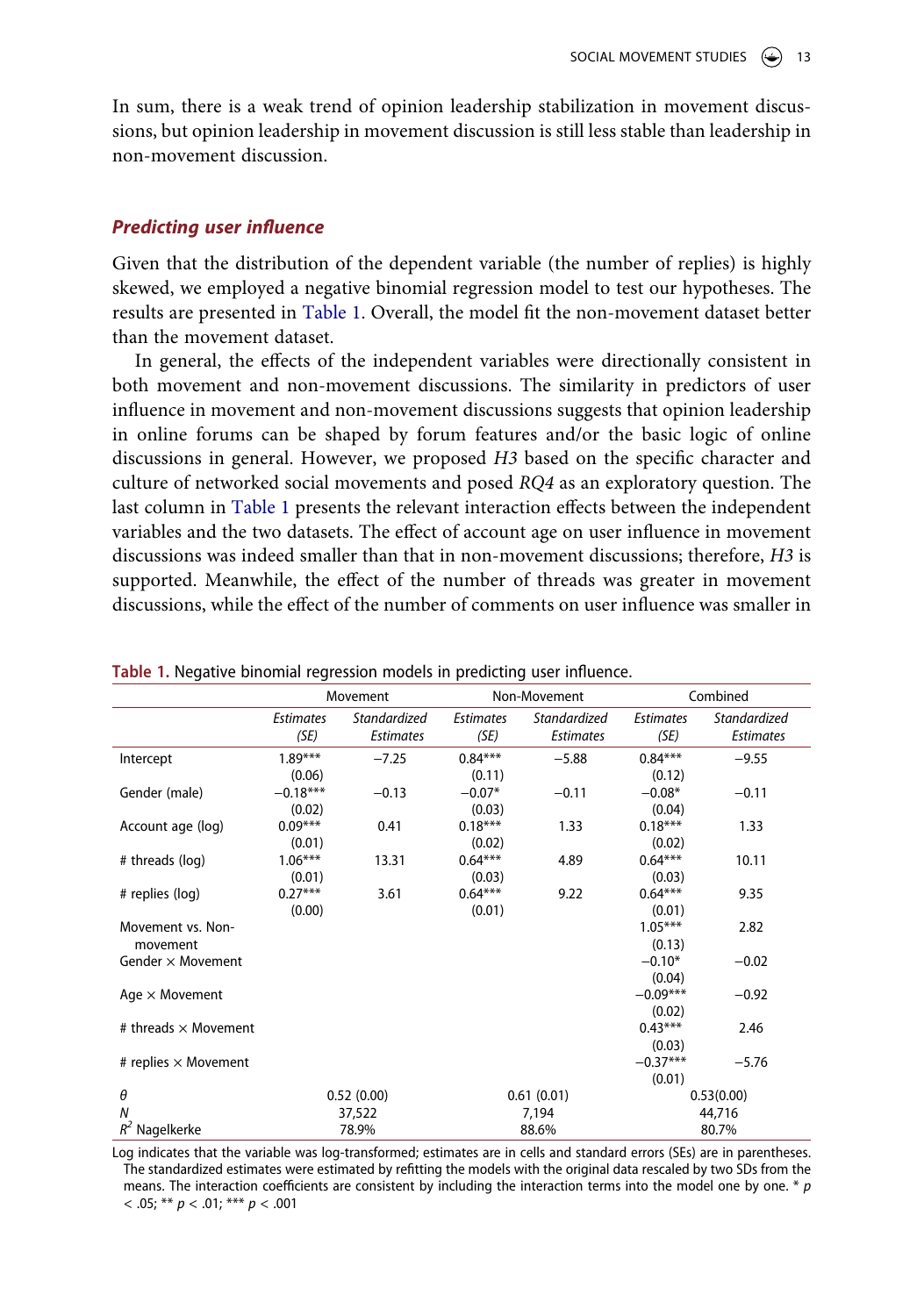14  $\left(\rightarrow\right)$  H. LIANG AND F. L. F. LEE

movement than in non-movement discussions. That is, while communication activities were positively related to opinion leadership in both kinds of discussions, posting more messages was particularly important for establishing opinion leadership in movement discussions, whereas replying to others was less important.

# **Discussion**

This article aims to contribute to the understanding of the dynamics of informal and diffused leadership in the context of a networked social movement. Although networked social movements typically lack central and formal leaders, there are inevitably individuals and groups with greater influence than others. Key issues regarding such informal and diffused leadership are 1) the degree to which influence is dispersed overall, 2) whether informal leadership is dispersed (i.e., unstable) over time, and 3) what factors contribute to the leadership role of specific participants (Castells, [2012](#page-16-0); Lee & Chan, [2018](#page-17-2)). Our expectation is that, in discussions in a networked social movement, user influence should be less concentrated, less stable, and less determined by membership seniority.

The empirical analysis addresses these issues through an examination of discussions on LIHKG during the Anti-ELAB Movement. This analysis is premised on the prominence and influence of LIHKG discussions (Lee et al., [2021\)](#page-17-3). Therefore, opinion leaders in the forum could be regarded as among the movement's informal leaders. The findings partly confirm our expectations. Despite the notion that informal leadership in networked social movements tends to be diffused, the analysis demonstrates that the social influence on LIHKG was highly concentrated. At the same time, there was no substantial difference in the overall degree of concentration of social influence between movementrelated and non-movement-related discussions. The findings show that, regardless of the discussion topic, the presence of a very small number of extraordinarily influential individuals is a general pattern emerging from attention competition in online discussions (see Himelboim, [2011](#page-17-17)). One plausible interpretation is that, even in a networked social movement where people do not recognize central leaders, there is still a need for people to pay attention to the same few highly influential opinion leaders or else risk information overload.

However, consistent with our expectation, the analysis shows that the degree of instability in opinion leadership was significantly and substantially higher in movement discussions than in non-movement discussions. As explained in the conceptual section, this is because participants in a networked social movement tend not to recognize specific groups and individuals as central leaders. They are more ready to change who they are listening to as the movement evolves and the relevance of ideas from different people and groups change. The present study thus suggests that instability in opinion leadership, rather than overall degree of concentration of influence, is the more distinctive characteristic of a networked social movement.

Moreover, when examining the individual-level predictors of user influence, we found that the impact of membership seniority was weaker in movement than in non-movement discussions. Long-time members of a forum were expected to be more familiar with the culture of the forum and more recognized by other forum users, but the advantage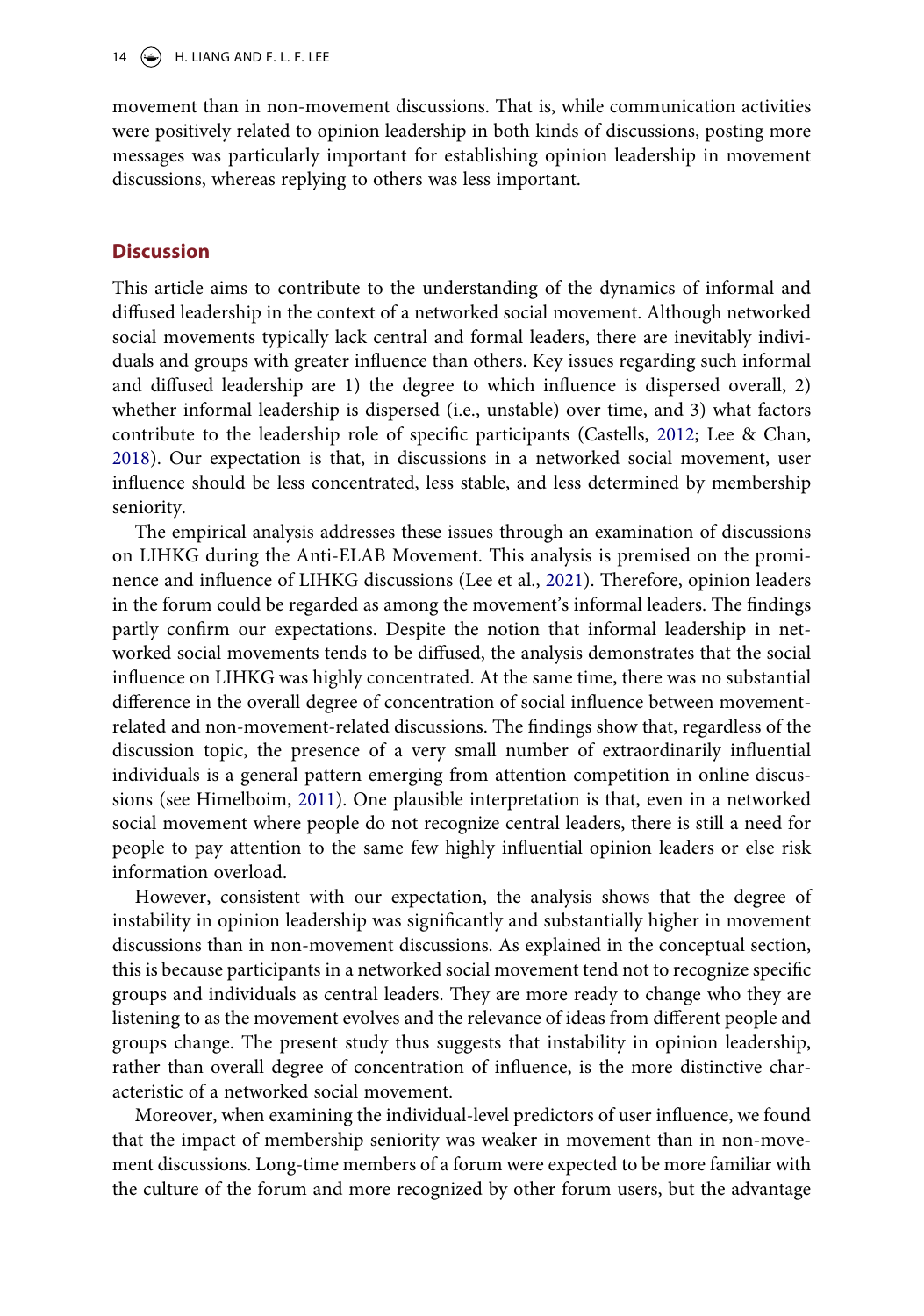conferred by such existing social and cultural capital was weaker in a networked social movement when people were more willing to acknowledge everyone's capability to contribute.

Clearly, our findings show both similarities and differences between movement and non-movement discussions. The similarities – such as a high level of concentration of influence and similar predictors of opinion leadership at the individual level – show that online discussions, or at least those on LIHKG, do share certain basic characteristics regardless of the topic involved. They can also illustrate the point that even an apparently structureless and leaderless movement is not completely structureless and leaderless, when one understands 'leaders' in the broad sense of individuals having significant influence over others. Nonetheless, there are indeed significant differences between movement and non-movement discussions, and at least some of these differences can be understood in relation to the characteristics of networked social movements, as explicated in the previous paragraph.

Meanwhile, it has been noted that the Anti-ELAB Movement led to an explosion of discussions and a surge in numbers of users on LIHKG. One might question whether the pattern found in this analysis would appear whenever a sudden surge in new participants occurs in online discussions. However, our data suggest that, in the period under examination, the percentages of weekly new participants were actually consistently higher in non-movement discussions ( $M_{\text{non-movement}} = 13.8\%$  and  $M_{\text{movement}} = 9.7\%$ ). In addition, while the number of new participants in movement discussions dropped significantly in the later months of 2019, the stabilization of opinion leadership in movement discussions was very slow and limited, and opinion leadership in movement discussions remained significantly more unstable than opinion leadership in non-movement discussions.

Beyond the main findings, we also saw that communication activities in the form of posting messages was particularly important in contributing to opinion leadership in movement-related discussions. One possibility is that frequent posters were particularly active in a type of communication activities that tended to attract more attention and responses online (e.g., sharing information about real-time happenings). Of course, we would need to conduct a content analysis of the posts in the online forum in order to ascertain whether the type of posts and content provided by frequent posters could indeed explain their specific popularity.

As noted at the beginning of the article, we believe that the analysis and findings have general implications on the understanding of informal leadership in networked social movements. Our findings can be seen as clarifying the meaning of the notion of 'leaderlessness' for networked social movements. Leaderlessness can first and foremost refer to the absence of central and formal leaders. However, there will inevitably be individuals and groups with more influence than others on the development of a movement. These are the informal and diffused leaders of the movement. Having said that, it is also important to note that informal leadership is unstable; that is, there is a significant degree of dispersion and instability over time in who exercises a greater influence on the movement and a tendency for leadership to be determined less by existing authority and credentials and more by ongoing communication activities.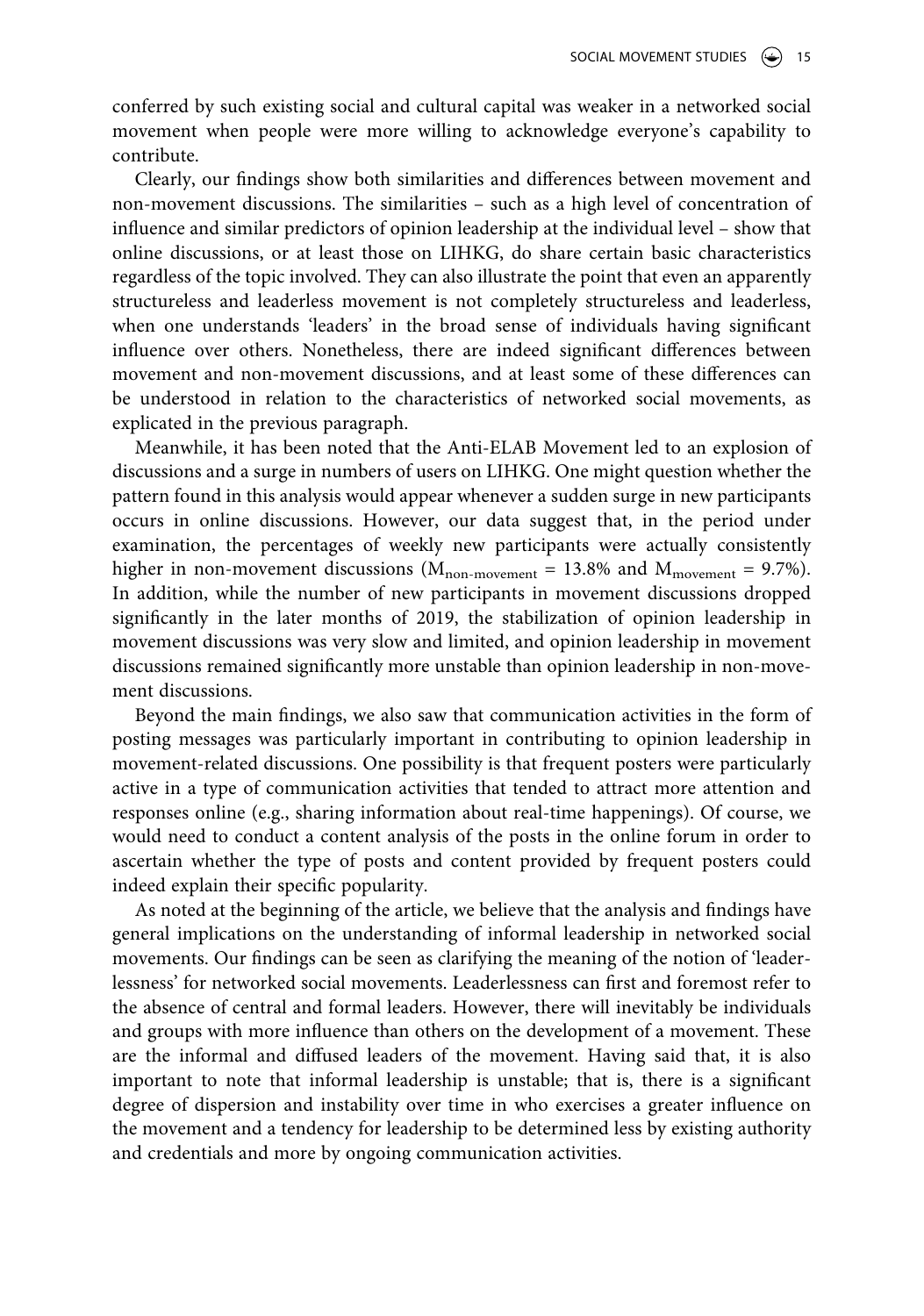Practically speaking, our findings suggest that political groups and individuals who want to exert influence on or even 'lead' a networked social movement should understand the opportunities and limitations involved. On the one hand, a wide range of people and groups can indeed exert extraordinary levels of influence on a networked social movement. On the other, as Castells ([2012](#page-16-0)) has noted, maintaining one's leadership or influence is possible only if these groups and individuals continue to be responsive to the changing environment and to movement participants. In a networked social movement, anyone can try to contribute and 'lead,' but at the same time everyone should be ready to listen and 'be led.'

#### *Limitations and future work*

A few limitations of the current study must be acknowledged. First, our findings regarding the predictors of user influence are not comprehensive. After all, opinion leadership and user influence might be derived partly from the qualities of the opinions offered. According to Bennett et al. ([2014\)](#page-16-4), threads containing easy-to-personalize action frames are more likely to attract user attention, while Castells ([2012\)](#page-16-0) reports that emotional threads are more likely to trigger large-scale discussions. Future studies may test how personal characteristics, content-based factors, and other discussion dynamics could influence opinion leadership.

Second, the analysis focuses on LIHKG, an online forum with certain features that make it difficult for users to establish sustained opinion leadership. One might question whether our findings would be applicable to other social media platforms. Straightforward extrapolation of the findings to other platforms is of course problematic, and we have no intention of doing so. However, the results presented here are derived from the digital media platform that clearly stood out as the central communication platform in the Anti-ELAB Movement. They do reveal the characteristics of the informal leadership preferred by many movement supporters. In fact, it is possible that movement supporters were attracted to LIHKG precisely because of how it facilitated the kind of leaderless online discussion analyzed in this article. In any case, the conceptualization and operationalization of leadership instability could easily be incorporated into future studies on networked digital movements.

Third, this study focuses on the Anti-ELAB Movement in Hong Kong. Obviously, only additional studies of other cases can ascertain the generalizability of the current findings, but this article has pointed toward an approach to conceptualize and empirically examine informal and diffused leadership in networked social movements. We believe that similar analyses of informal leadership in other cases would significantly improve our understanding of networked social movements.

#### **Disclosure statement**

No potential conflict of interest was reported by the author(s).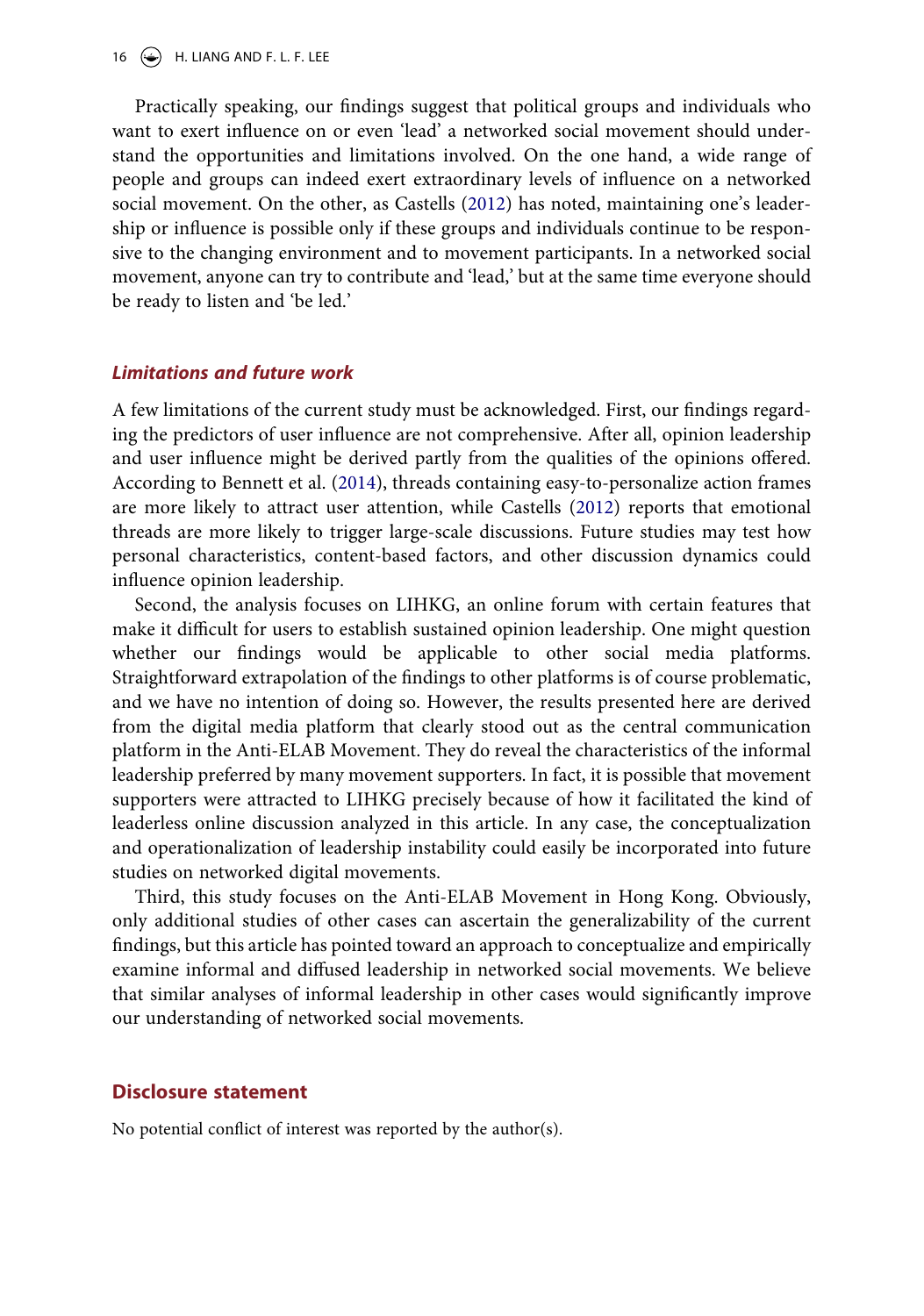#### **Notes on contributors**

*Hai Liang* is an Assistant Professor at the School of Journalism and Communication at the Chinese University of Hong Kong. His research interests include computational social science, political communication, and public health.

*Francis L.F. Lee* is a Professor at the School of Journalism and Communication at the Chinese University of Hong Kong. He is the lead author of *Memories of Tiananmen: Politics and Processes of Collective Remembering in Hong Kong, 1989-2019* (Amsterdam University Press, 2021) and *Media and Protest Logics in the Digital Era: The Umbrella Movement in Hong Kong* (Oxford University Press, 2018).

# **ORCID**

Hai Liang **h**ttp://orcid.org/0000-0003-1779-9552 Francis L.F. Lee **b** http://orcid.org/0000-0003-1587-4950

# **References**

- <span id="page-16-6"></span>Ag, M. ([2019,](#page-2-0) October 24). Inside Hong Kong's leaderless uprising. *The Diplomat*. [https://](https://thediplomat.com/2019/10/inside-hong-kongs-leaderless-uprising/) [thediplomat.com/2019/10/inside-hong-kongs-leaderless-uprising/](https://thediplomat.com/2019/10/inside-hong-kongs-leaderless-uprising/)
- <span id="page-16-1"></span>Anduiza, E., Cristancho, C., & Sabucedo, J. M. [\(2014](#page-0-0)). Mobilization through online social networks: The political protest of the indignados in Spain. *Information, Communication & Society*, 17(6), 750–764. <https://doi.org/10.1080/1369118X.2013.808360>
- <span id="page-16-8"></span>Apple Daily. [\(2019](#page-2-1), July 2). 55% respondents: LIHKG the most critical. Apple Daily, A14. [in Chinese]
- <span id="page-16-9"></span>Barabasi, A. L., & Albert, R. [\(1999\)](#page-5-0). Emergence of scaling in random networks. *Science*, 286(5439), 509–512. <https://doi.org/10.1126/science.286.5439.509>
- <span id="page-16-4"></span>Bennett, W. L., Segerberg, A., & Walker, S. [\(2014](#page-0-1)). Organization in the crowd: Peer production in large-scale networked protests. *Information, Communication & Society*, 17(2), 232–260. [https://](https://doi.org/10.1080/1369118X.2013.870379) [doi.org/10.1080/1369118X.2013.870379](https://doi.org/10.1080/1369118X.2013.870379)
- <span id="page-16-2"></span>Bennett, W. L., & Segerberg, A. [\(2013](#page-0-0)). *The logic of connective action: Digital media and the personalization of contentious politics*. Cambridge University Press.
- <span id="page-16-3"></span>Caraway, B. [\(2016](#page-0-2)). OUR Walmart: A case study of connective action. *Information, Communication & Society*, 19(7), 907–920. <https://doi.org/10.1080/1369118X.2015.1064464>
- <span id="page-16-0"></span>Castells, M. [\(2012\)](#page-0-0). *Networks of outrage and hope: Social movements in the Internet age* (2nd ed.). Polity Press.
- <span id="page-16-10"></span>Cha, M., Haddadi, H., Benevenuto, F., & Gummadi, P. K. ([2010](#page-6-0)). Measuring user influence in Twitter: The million follower fallacy. In *Proceedings of the Fourth International AAAI Conference on Weblogs and Social Media* (pp. 10–17). Association for the Advancement of Artificial Intelligence. [https://www.aaai.org/ocs/index.php/ICWSM/ICWSM10/paper/view/](https://www.aaai.org/ocs/index.php/ICWSM/ICWSM10/paper/view/1538/1826) [1538/1826](https://www.aaai.org/ocs/index.php/ICWSM/ICWSM10/paper/view/1538/1826)
- <span id="page-16-7"></span>Chan, M., Lee, F. L. F., & Chen, H.-T. [\(2019\)](#page-2-2). Hong Kong. In N. Newman, R. Fletcher, A. Kalogeropoulos, & R. K. Nielsen (Eds.), *Reuters institute digital news report 2019* (pp. 134– 135). Reuters Institute for the Study of Journalism. [https://reutersinstitute.politics.ox.ac.uk/](https://reutersinstitute.politics.ox.ac.uk/sites/default/files/inline-files/DNR_2019_FINAL.pdf) [sites/default/files/inline-files/DNR\\_2019\\_FINAL.pdf](https://reutersinstitute.politics.ox.ac.uk/sites/default/files/inline-files/DNR_2019_FINAL.pdf)
- <span id="page-16-11"></span>Chen, W., & Teng, S. H. [\(2017](#page-6-1)). Interplay between social influence and network centrality: A comparative study on shapley centrality and single-node-influence centrality. In *WWW '17: Proceedings of the 26th International Conference on World Wide Web* (pp. 967–976). Association for Computing Machinery.
- <span id="page-16-5"></span>Cheng, E. W. ([2016\)](#page-1-0). Street politics in a hybrid regime: The diffusion of political activism in postcolonial Hong Kong. *The China Quarterly*, 226, 383–406. [https://doi.org/10.1017/](https://doi.org/10.1017/S0305741016000394)  [S0305741016000394](https://doi.org/10.1017/S0305741016000394)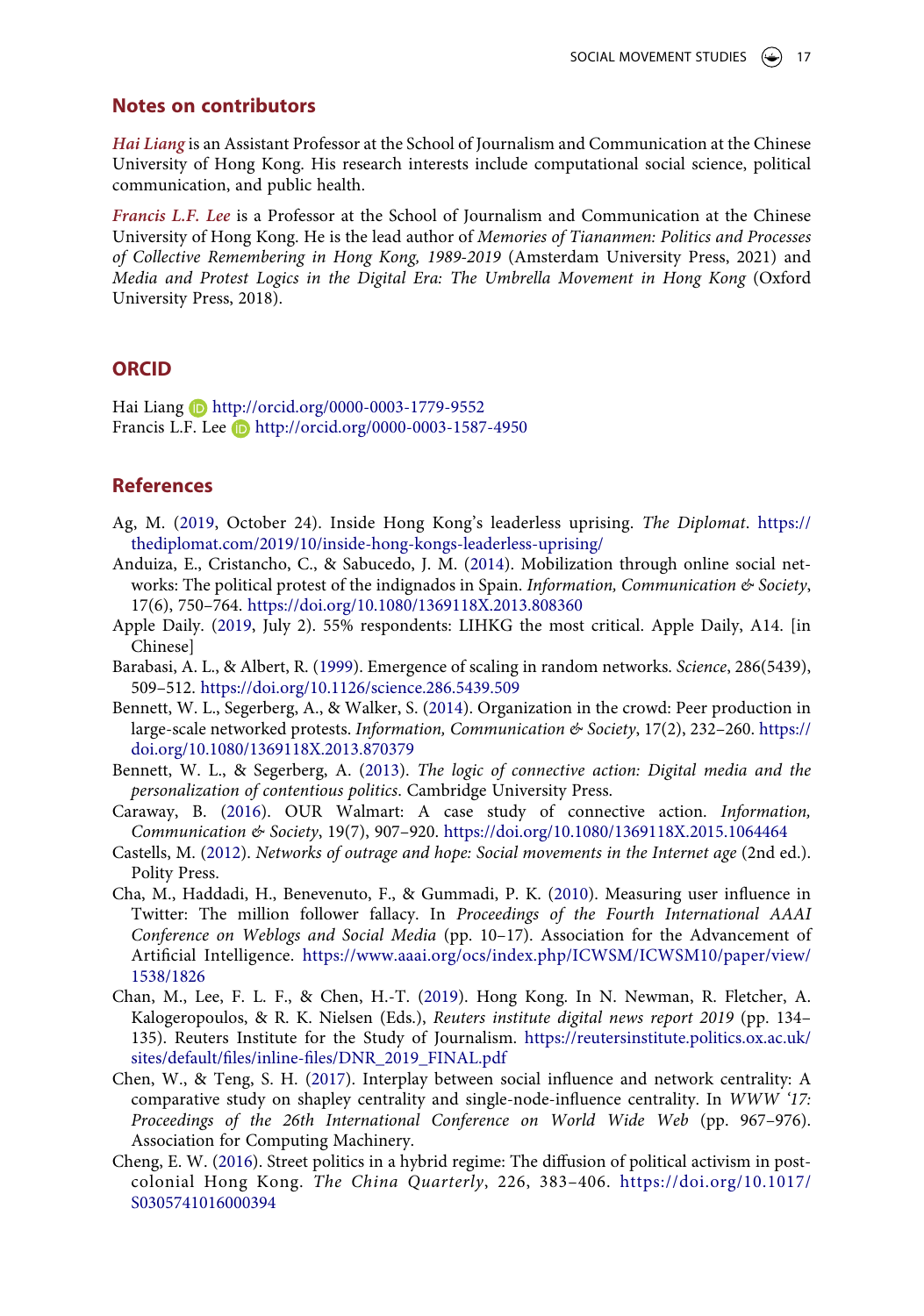18  $\left(\rightarrow\right)$  H. LIANG AND F. L. F. LEE

- <span id="page-17-0"></span>Donovan, J. [\(2018](#page-0-2)). After the #keyword: Eliciting, sustaining, and coordinating participation across the occupy movement. *Social Media + Society*, 4(1), 1. [https://doi.org/10.1177/](https://doi.org/10.1177/2056305117750720) [2056305117750720](https://doi.org/10.1177/2056305117750720)
- <span id="page-17-15"></span>Doumit, G., Wright, F. C., Graham, I. D., Smith, A., & Grimshaw, J. [\(2011\)](#page-5-1). Opinion leaders and changes over time: A survey. *Implementation Science*, 6(Article), 117. [https://doi.org/10.1186/](https://doi.org/10.1186/1748-5908-6-117) [1748-5908-6-117](https://doi.org/10.1186/1748-5908-6-117)
- <span id="page-17-6"></span>Flesher Fominaya, C. ([2020\)](#page-2-3). *Democracy reloaded*. Oxford University Press.
- <span id="page-17-20"></span>Freelon, D., McIlwain, C., & Clark, M. ([2018\)](#page-8-0). Quantifying the power and consequences of social media protest. *New Media & Society*, 20(3), 990–1011. [https://doi.org/10.1177/](https://doi.org/10.1177/1461444816676646)  [1461444816676646](https://doi.org/10.1177/1461444816676646)
- <span id="page-17-13"></span>Freeman, J. [\(1972](#page-3-0)). The tyranny of structurelessness. *Berkeley Journal of Sociology*, 17, 151–164 <https://www.jstor.org/stable/41035187> .
- <span id="page-17-18"></span>Goldstone, J. A. ([2001](#page-6-2)). Toward a fourth generation of revolutionary theory. *Annual Review of Political Science*, 4(1), 139–187. <https://doi.org/10.1146/annurev.polisci.4.1.139>
- <span id="page-17-11"></span>Gonzalez-Bailon, S., Borge-Holthoefer, J., & Moreno, Y. ([2013\)](#page-3-1). Broadcasters and hidden influentials in online protest diffusion. *American Behavioral Scientist*, 57(7), 943–965. [https://doi.org/](https://doi.org/10.1177/0002764213479371) [10.1177/0002764213479371](https://doi.org/10.1177/0002764213479371)
- <span id="page-17-7"></span>Hill, D. ([2019](#page-2-4), July 7). *As Hong Kong protesters embrace Telegram, when will the messaging app fix one of its biggest security flaws?* Hong Kong Free Press. [https://hongkongfp.com/2019/07/07/](https://hongkongfp.com/2019/07/07/hong-kong-protesters-embrace-telegram-will-messaging-app-fix-one-biggest-security-flaws/) [hong-kong-protesters-embrace-telegram-will-messaging-app-fix-one-biggest-security-flaws/](https://hongkongfp.com/2019/07/07/hong-kong-protesters-embrace-telegram-will-messaging-app-fix-one-biggest-security-flaws/) .
- <span id="page-17-12"></span>Hill, T., Canniford, R., & Millward, P. [\(2018](#page-3-2)). Against modern football: Mobilising protest movements in social media. *Sociology: The Journal of the British Sociological Association*, 52(4), 688– 708.<https://doi.org/10.1177/0038038516660040>
- <span id="page-17-17"></span>Himelboim, I. ([2011](#page-5-0)). Civil society and online political discourse: The network structure of unrestricted discussions. *Communication Research*, 38(5), 634–659. [https://doi.org/10.1177/](https://doi.org/10.1177/0093650210384853) [0093650210384853](https://doi.org/10.1177/0093650210384853)
- <span id="page-17-14"></span>Ho, M. S. ([2019](#page-4-0)). *Challenging Beijing's mandate of heaven*. Temple University Press.
- <span id="page-17-8"></span>Hollander, E. P. ([1961](#page-3-3)). Emergent leadership and social influence. In L. Petrullo & B. M. Bass (Eds.), *Leadership and interpersonal behavior* (pp. 30–47). Rinehart and Winston.
- <span id="page-17-10"></span>Huffaker, D. ([2010\)](#page-3-4). Dimensions of leadership and social influence in online communities. *Human Communication Research*, 36(4), 593–617. <https://doi.org/10.1111/j.1468-2958.2010.01390.x>
- <span id="page-17-19"></span>Koh, J., Kim, Y. G., Butler, B., & Bock, G. W. ([2007\)](#page-6-3). Encouraging participation in virtual communities. *Communications of the ACM*, 50(2), 69–74. [https://doi.org/10.1145/1216016.](https://doi.org/10.1145/1216016.1216023) [1216023](https://doi.org/10.1145/1216016.1216023)
- <span id="page-17-5"></span>Lee, F. L. F., & Chan, J. M. [\(2011\)](#page-1-0). *Media, social mobilization, and mass protests in post-colonial Hong Kong*. Routledge.
- <span id="page-17-9"></span>Lee, F. L. F., & Chan, J. M. [\(2015\)](#page-3-5). Digital media use and participation leadership in social protests: The case of Tiananmen commemoration in Hong Kong. *Telematics and Informatics*, 32(4), 879– 899.<https://doi.org/10.1016/j.tele.2015.04.013>
- <span id="page-17-2"></span>Lee, F. L. F., & Chan, J. M. [\(2018](#page-0-3)). *Media and protest logics in the digital era*. Oxford University Press.
- <span id="page-17-3"></span>Lee, F. L. F., Liang, H., Cheng, E. W., Tang, G. K. Y., & Yuen, S. ([2021\)](#page-1-1). Affordances, movement dynamics, and LIHKG as a centralized communication platform in the 2019 Hong Kong protests. *Information, Communication & Society*. [https://doi.org/10.1080/1369118X.2021.](https://doi.org/10.1080/1369118X.2021.1877772) [1877772](https://doi.org/10.1080/1369118X.2021.1877772)
- <span id="page-17-4"></span>Lee, F. L. F., Yuen, S., Tang, G., & Cheng, E. W. [\(2019](#page-1-2)). Hong Kong's summer of uprising: From anti-extradition to anti-authoritarian protests. *China Review: An Interdisciplinary Journal on Greater China*, 19(4), 1–32 <https://www.jstor.org/stable/26838911>.
- <span id="page-17-16"></span>Ma, N. ([2020\)](#page-5-2). *The community of resistance*. Rive Gauche Publishing. [in Chinese]
- <span id="page-17-1"></span>Mico, J. L., & Casero-Ripolles, A. ([2014](#page-0-4)). Political activism online: Organization and media relations in the case of 15M in Spain. *Information, Communication & Society*, 17(7), 858–871. <https://doi.org/10.1080/1369118X.2013.830634>